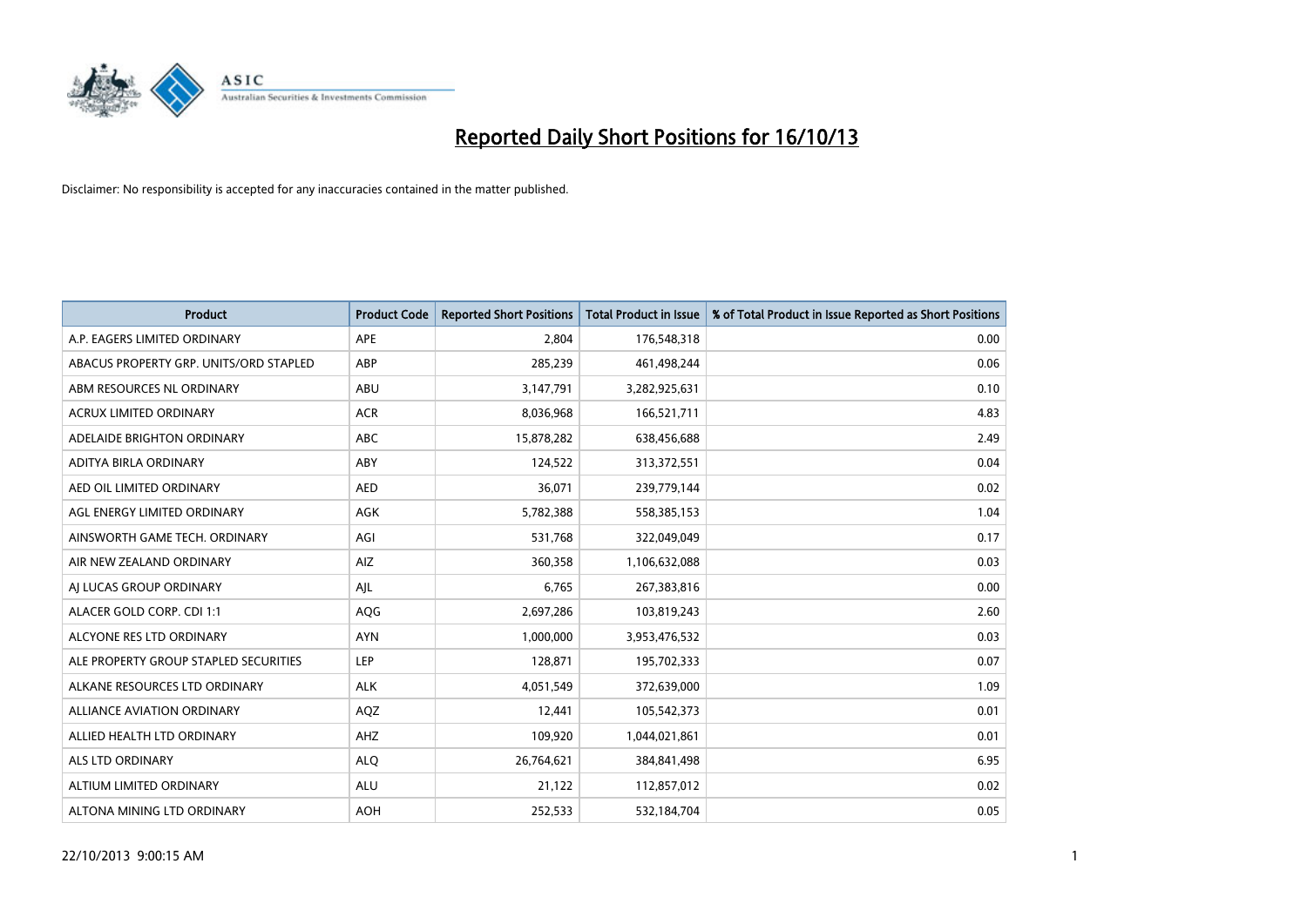

| <b>Product</b>                          | <b>Product Code</b> | <b>Reported Short Positions</b> | <b>Total Product in Issue</b> | % of Total Product in Issue Reported as Short Positions |
|-----------------------------------------|---------------------|---------------------------------|-------------------------------|---------------------------------------------------------|
| ALUMINA LIMITED ORDINARY                | <b>AWC</b>          | 171,155,869                     | 2,806,225,615                 | 6.10                                                    |
| AMALGAMATED HOLDINGS ORDINARY           | AHD                 | 38.108                          | 157,806,992                   | 0.02                                                    |
| AMCOM TELECOMM, ORDINARY                | AMM                 | 803,504                         | 244,557,101                   | 0.33                                                    |
| AMCOR LIMITED ORDINARY                  | AMC                 | 3,395,022                       | 1,206,684,923                 | 0.28                                                    |
| AMP LIMITED ORDINARY                    | AMP                 | 23,466,799                      | 2,957,737,964                 | 0.79                                                    |
| AMPELLA MINING ORDINARY                 | AMX                 | 365,381                         | 248,000,493                   | 0.15                                                    |
| ANGLOGOLD ASHANTI CDI 5:1               | AGG                 | 9                               | 89,207,765                    | 0.00                                                    |
| ANSELL LIMITED ORDINARY                 | <b>ANN</b>          | 7,899,877                       | 130,648,660                   | 6.05                                                    |
| ANTARES ENERGY LTD ORDINARY             | <b>AZZ</b>          | 394,043                         | 255,000,000                   | 0.15                                                    |
| ANZ BANKING GRP LTD ORDINARY            | ANZ                 | 5,273,447                       | 2,743,655,310                 | 0.19                                                    |
| APA GROUP STAPLED SECURITIES            | APA                 | 10,334,576                      | 835,750,807                   | 1.24                                                    |
| APN NEWS & MEDIA ORDINARY               | <b>APN</b>          | 16,114,525                      | 661,526,586                   | 2.44                                                    |
| AQUARIUS PLATINUM. ORDINARY             | <b>AOP</b>          | 6,567,748                       | 486,851,336                   | 1.35                                                    |
| AOUILA RESOURCES ORDINARY               | <b>AQA</b>          | 14,718,892                      | 411,804,442                   | 3.57                                                    |
| ARAFURA RESOURCE LTD ORDINARY           | ARU                 | 8,367                           | 441,270,644                   | 0.00                                                    |
| ARB CORPORATION ORDINARY                | <b>ARP</b>          | 848,892                         | 72,481,302                    | 1.17                                                    |
| ARDENT LEISURE GROUP STAPLED SECURITIES | AAD                 | 2,737,114                       | 404,994,420                   | 0.68                                                    |
| ARISTOCRAT LEISURE ORDINARY             | ALL                 | 8,115,118                       | 551,418,047                   | 1.47                                                    |
| ARRIUM LTD ORDINARY                     | ARI                 | 29,192,018                      | 1,355,433,903                 | 2.15                                                    |
| ASCIANO LIMITED ORDINARY                | <b>AIO</b>          | 14,052,390                      | 975,385,664                   | 1.44                                                    |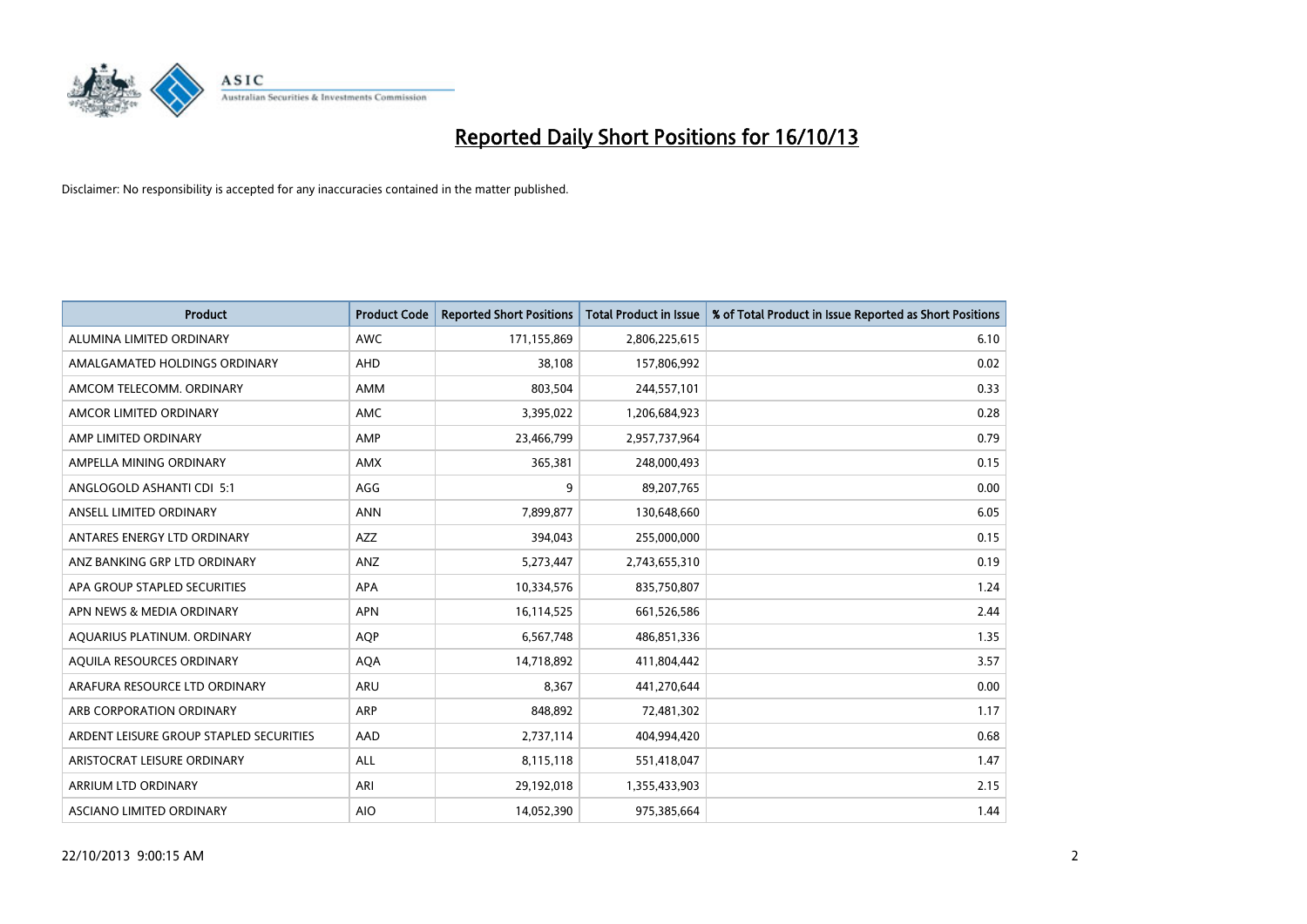

| <b>Product</b>                            | <b>Product Code</b> | <b>Reported Short Positions</b> | <b>Total Product in Issue</b> | % of Total Product in Issue Reported as Short Positions |
|-------------------------------------------|---------------------|---------------------------------|-------------------------------|---------------------------------------------------------|
| ASG GROUP LIMITED ORDINARY                | ASZ                 | 1,147,001                       | 206,720,839                   | 0.55                                                    |
| ASPEN GROUP ORD/UNITS STAPLED             | APZ                 | 377,494                         | 1,199,453,768                 | 0.03                                                    |
| ASTRO JAP PROP GROUP STAPLED US PROHIBIT. | AJA                 | 26,904                          | 67,211,752                    | 0.04                                                    |
| ASX LIMITED ORDINARY                      | ASX                 | 2,704,629                       | 193,595,162                   | 1.40                                                    |
| ATLANTIC LIMITED ORDINARY                 | ATI                 | 50,000                          | 154,757,339                   | 0.03                                                    |
| ATLAS IRON LIMITED ORDINARY               | <b>AGO</b>          | 30,865,404                      | 915,496,158                   | 3.37                                                    |
| ATRUM COAL NL ORDINARY                    | ATU                 | 32,888                          | 62,806,250                    | 0.05                                                    |
| AUCKLAND INTERNATION ORDINARY             | <b>AIA</b>          | 65,915                          | 1,322,564,489                 | 0.00                                                    |
| AURIZON HOLDINGS LTD ORDINARY             | <b>AZI</b>          | 2,660,131                       | 2,137,284,503                 | 0.12                                                    |
| <b>AURORA OIL &amp; GAS ORDINARY</b>      | <b>AUT</b>          | 8,042,859                       | 448,785,778                   | 1.79                                                    |
| AUSDRILL LIMITED ORDINARY                 | ASL                 | 15,936,853                      | 312,277,224                   | 5.10                                                    |
| AUSENCO LIMITED ORDINARY                  | AAX                 | 1,178,859                       | 123,527,574                   | 0.95                                                    |
| AUST VINTAGE LTD ORDINARY                 | <b>AVG</b>          | 200,000                         | 232,096,382                   | 0.09                                                    |
| <b>AUSTAL LIMITED ORDINARY</b>            | ASB                 | 711,963                         | 346,007,639                   | 0.21                                                    |
| AUSTBROKERS HOLDINGS ORDINARY             | <b>AUB</b>          | 24,747                          | 58,271,735                    | 0.04                                                    |
| AUSTIN ENGINEERING ORDINARY               | ANG                 | 409,503                         | 73,164,403                    | 0.56                                                    |
| AUSTRALAND PROPERTY STAPLED SECURITY      | <b>ALZ</b>          | 1,994,629                       | 578,324,670                   | 0.34                                                    |
| AUSTRALIAN AGRICULT, ORDINARY             | AAC                 | 5,869,687                       | 413,909,874                   | 1.42                                                    |
| <b>AUSTRALIAN EDUCATION UNITS</b>         | <b>AEU</b>          | 2,179                           | 175,465,397                   | 0.00                                                    |
| AUSTRALIAN INFR LTD ORDINARY              | <b>AIX</b>          | 3,323,597                       | 620,733,944                   | 0.54                                                    |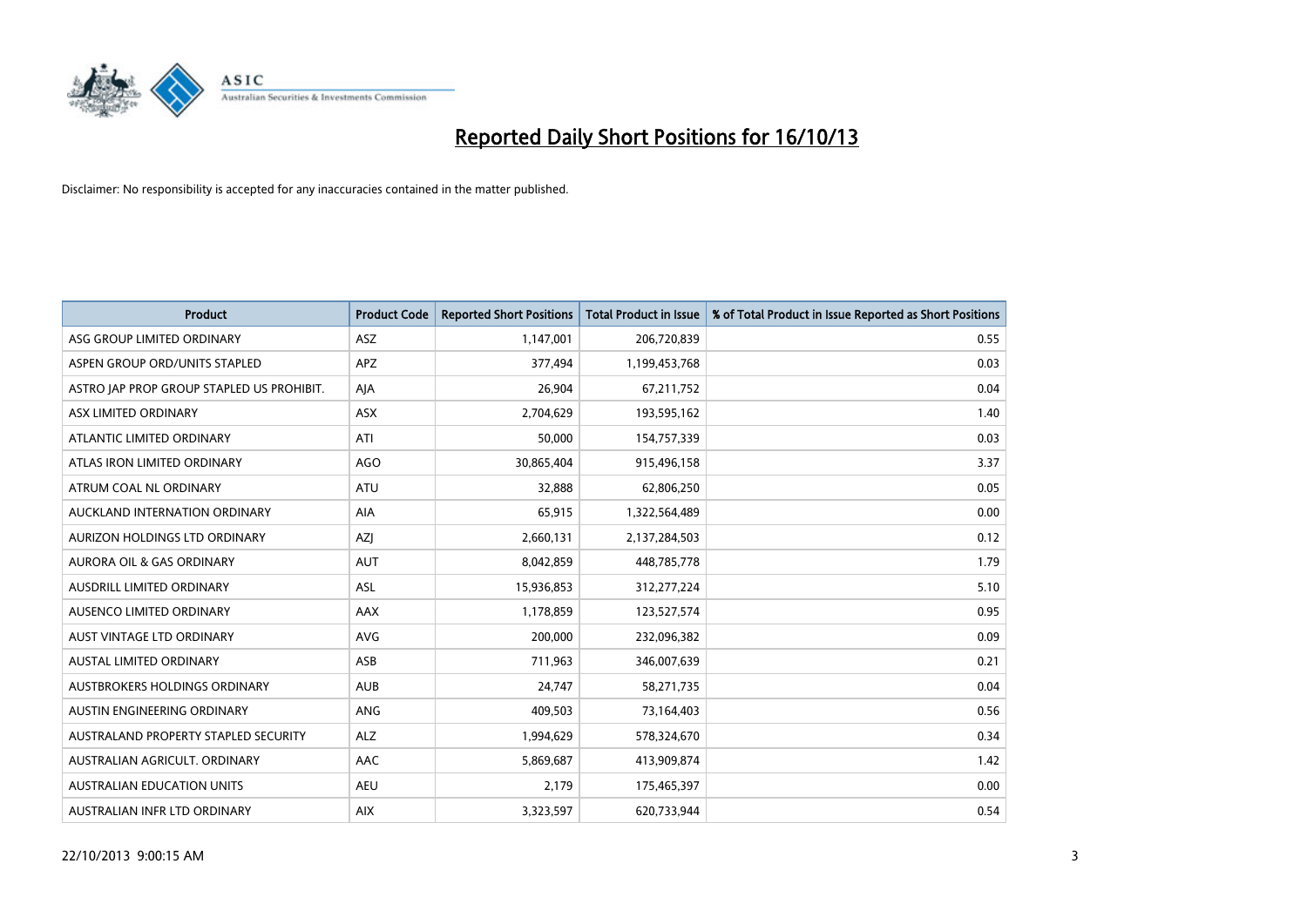

| <b>Product</b>                         | <b>Product Code</b> | <b>Reported Short Positions</b> | <b>Total Product in Issue</b> | % of Total Product in Issue Reported as Short Positions |
|----------------------------------------|---------------------|---------------------------------|-------------------------------|---------------------------------------------------------|
| AUSTRALIAN PHARM, ORDINARY             | API                 | 673,242                         | 488,115,883                   | 0.14                                                    |
| AUTOMOTIVE HOLDINGS ORDINARY           | AHE                 | 195,735                         | 260,579,682                   | 0.08                                                    |
| AVANCO RESOURCES LTD ORDINARY          | AVB                 | 1,100,000                       | 1,113,993,968                 | 0.10                                                    |
| AVJENNINGS LIMITED ORDINARY            | <b>AVJ</b>          | 69,999                          | 384,423,851                   | 0.02                                                    |
| AWE LIMITED ORDINARY                   | <b>AWE</b>          | 903,754                         | 522,116,985                   | 0.17                                                    |
| <b>BANDANNA ENERGY ORDINARY</b>        | <b>BND</b>          | 18,965,799                      | 528,481,199                   | 3.59                                                    |
| BANK OF QUEENSLAND. ORDINARY           | <b>BOO</b>          | 3,856,051                       | 319,809,993                   | 1.21                                                    |
| <b>BASE RES LIMITED ORDINARY</b>       | <b>BSE</b>          | 5,365,734                       | 561,840,029                   | 0.96                                                    |
| BATHURST RES NZ LTD ORDINARY           | <b>BRL</b>          | 18,802,515                      | 817,135,097                   | 2.30                                                    |
| <b>BC IRON LIMITED ORDINARY</b>        | <b>BCI</b>          | 43,526                          | 123,628,630                   | 0.04                                                    |
| BEACH ENERGY LIMITED ORDINARY          | <b>BPT</b>          | 20,692,503                      | 1,277,533,962                 | 1.62                                                    |
| BEADELL RESOURCE LTD ORDINARY          | <b>BDR</b>          | 43,476,554                      | 790,527,280                   | 5.50                                                    |
| <b>BEGA CHEESE LTD ORDINARY</b>        | <b>BGA</b>          | 659,326                         | 151,866,050                   | 0.43                                                    |
| BENDIGO AND ADELAIDE ORDINARY          | <b>BEN</b>          | 12,711,371                      | 409,943,305                   | 3.10                                                    |
| BERKELEY RESOURCES ORDINARY            | <b>BKY</b>          | 694,522                         | 179,393,323                   | 0.39                                                    |
| <b>BHP BILLITON LIMITED ORDINARY</b>   | <b>BHP</b>          | 7,663,329                       | 3,211,691,105                 | 0.24                                                    |
| <b>BILLABONG ORDINARY</b>              | <b>BBG</b>          | 18,529,060                      | 478,944,292                   | 3.87                                                    |
| <b>BIONOMICS LIMITED ORDINARY</b>      | <b>BNO</b>          | 230,988                         | 412,041,924                   | 0.06                                                    |
| <b>BLACKMORES LIMITED ORDINARY</b>     | <b>BKL</b>          | 6,599                           | 16,973,764                    | 0.04                                                    |
| BLACKTHORN RESOURCES ORD US PROHIBITED | <b>BTR</b>          | 525,801                         | 164,285,950                   | 0.32                                                    |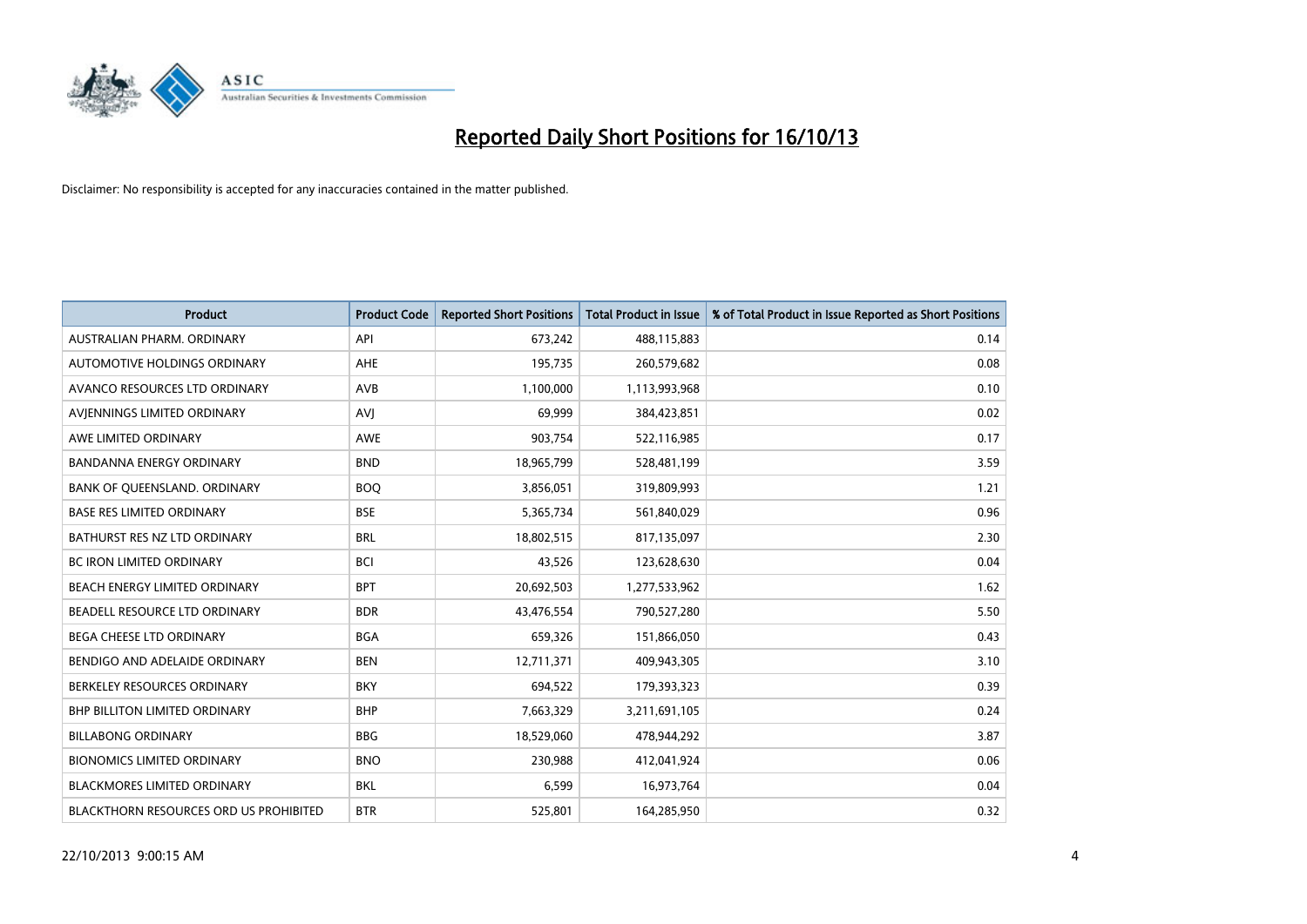

| <b>Product</b>                      | <b>Product Code</b> | <b>Reported Short Positions</b> | <b>Total Product in Issue</b> | % of Total Product in Issue Reported as Short Positions |
|-------------------------------------|---------------------|---------------------------------|-------------------------------|---------------------------------------------------------|
| <b>BLUESCOPE STEEL LTD ORDINARY</b> | <b>BSL</b>          | 6,182,300                       | 558,733,728                   | 1.11                                                    |
| <b>BOART LONGYEAR ORDINARY</b>      | <b>BLY</b>          | 44,250,763                      | 461,163,412                   | 9.60                                                    |
| <b>BOOM LOGISTICS ORDINARY</b>      | <b>BOL</b>          | 99,999                          | 470,598,576                   | 0.02                                                    |
| BORAL LIMITED, ORDINARY             | <b>BLD</b>          | 50,315,962                      | 778,739,826                   | 6.46                                                    |
| <b>BRADKEN LIMITED ORDINARY</b>     | <b>BKN</b>          | 14,790,994                      | 169,240,662                   | 8.74                                                    |
| <b>BRAMBLES LIMITED ORDINARY</b>    | <b>BXB</b>          | 1,908,397                       | 1,558,795,774                 | 0.12                                                    |
| BREVILLE GROUP LTD ORDINARY         | <b>BRG</b>          | 2,979,235                       | 130,095,322                   | 2.29                                                    |
| <b>BRICKWORKS LIMITED ORDINARY</b>  | <b>BKW</b>          | 98,818                          | 148,038,996                   | 0.07                                                    |
| BT INVESTMENT MNGMNT ORDINARY       | <b>BTT</b>          | 51,280                          | 278,100,237                   | 0.02                                                    |
| <b>BURU ENERGY ORDINARY</b>         | <b>BRU</b>          | 12,607,207                      | 298,365,707                   | 4.23                                                    |
| <b>BWP TRUST ORDINARY UNITS</b>     | <b>BWP</b>          | 3,902,075                       | 627,165,919                   | 0.62                                                    |
| CABCHARGE AUSTRALIA ORDINARY        | CAB                 | 13,933,247                      | 120,430,683                   | 11.57                                                   |
| CALTEX AUSTRALIA ORDINARY           | <b>CTX</b>          | 1,643,539                       | 270,000,000                   | 0.61                                                    |
| CAPE LAMBERT RES LTD ORDINARY       | <b>CFE</b>          | 19,764                          | 676,191,942                   | 0.00                                                    |
| <b>CAPITOL HEALTH ORDINARY</b>      | CAJ                 | 129,009                         | 430,432,121                   | 0.03                                                    |
| CARABELLA RES LTD ORDINARY          | <b>CLR</b>          | 119,115                         | 158,236,547                   | 0.08                                                    |
| <b>CARBON ENERGY ORDINARY</b>       | <b>CNX</b>          | 120,261                         | 975,168,303                   | 0.01                                                    |
| <b>CARDNO LIMITED ORDINARY</b>      | CDD                 | 8,608,891                       | 145,007,042                   | 5.94                                                    |
| CARNARVON PETROLEUM ORDINARY        | <b>CVN</b>          | 39,246                          | 934,109,501                   | 0.00                                                    |
| CARSALES.COM LTD ORDINARY           | <b>CRZ</b>          | 1,170,253                       | 237,513,965                   | 0.49                                                    |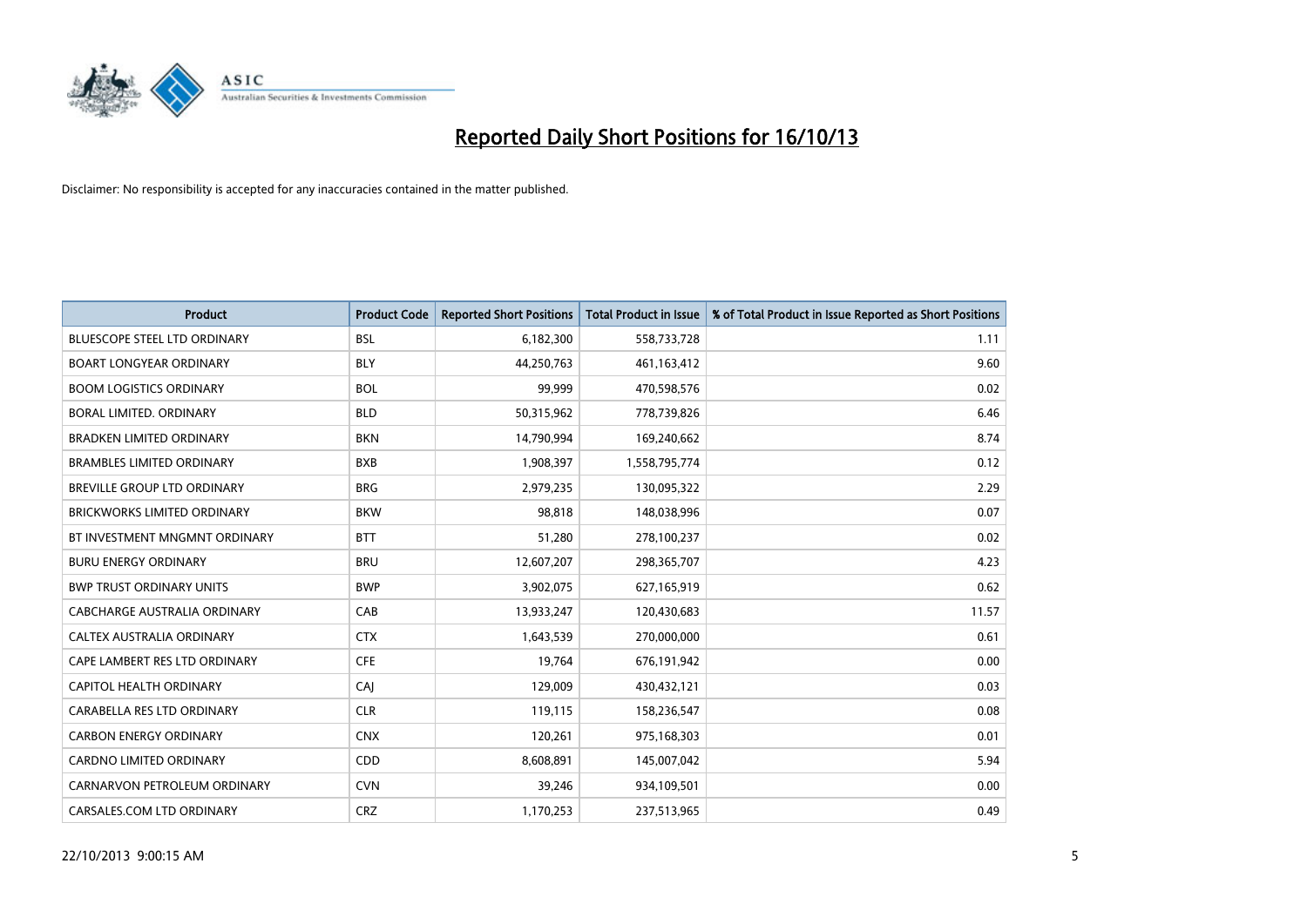

| <b>Product</b>                          | <b>Product Code</b> | <b>Reported Short Positions</b> | <b>Total Product in Issue</b> | % of Total Product in Issue Reported as Short Positions |
|-----------------------------------------|---------------------|---------------------------------|-------------------------------|---------------------------------------------------------|
| <b>CASH CONVERTERS ORDINARY</b>         | CCV                 | 5,153,739                       | 425,619,099                   | 1.21                                                    |
| CEDAR WOODS PROP. ORDINARY              | <b>CWP</b>          | 213,419                         | 73,359,551                    | 0.29                                                    |
| CENTRAL PETROLEUM ORDINARY              | <b>CTP</b>          | 281,707                         | 309,216,369                   | 0.09                                                    |
| CERAMIC FUEL CELLS ORDINARY             | <b>CFU</b>          | 491,102                         | 1,591,941,620                 | 0.03                                                    |
| CFS RETAIL TRUST GRP STAPLED SECURITIES | <b>CFX</b>          | 50,709,499                      | 2,858,286,690                 | 1.77                                                    |
| <b>CHALICE GOLD MINES ORDINARY</b>      | <b>CHN</b>          | 50,000                          | 251,230,886                   | 0.02                                                    |
| CHALLENGER DIV.PRO. STAPLED UNITS       | <b>CDI</b>          | 6,978                           | 214,101,013                   | 0.00                                                    |
| <b>CHALLENGER LIMITED ORDINARY</b>      | <b>CGF</b>          | 1,835,286                       | 530,862,585                   | 0.35                                                    |
| CHARTER HALL GROUP STAPLED US PROHIBIT. | <b>CHC</b>          | 167,367                         | 309,068,171                   | 0.05                                                    |
| <b>CHARTER HALL RETAIL UNITS</b>        | <b>CQR</b>          | 9,108,271                       | 341,843,880                   | 2.66                                                    |
| <b>CHORUS LIMITED ORDINARY</b>          | <b>CNU</b>          | 46,783                          | 396,369,767                   | 0.01                                                    |
| CITIGOLD CORP LTD ORDINARY              | <b>CTO</b>          | 153,427                         | 1,352,907,765                 | 0.01                                                    |
| <b>CLOUGH LIMITED ORDINARY</b>          | <b>CLO</b>          | 564,131                         | 777,203,039                   | 0.07                                                    |
| COAL OF AFRICA LTD ORDINARY             | <b>CZA</b>          | 10,426                          | 1,048,368,613                 | 0.00                                                    |
| <b>COALSPUR MINES LTD ORDINARY</b>      | <b>CPL</b>          | 10,717,577                      | 641,394,435                   | 1.67                                                    |
| COCA-COLA AMATIL ORDINARY               | <b>CCL</b>          | 19,915,452                      | 763,590,249                   | 2.61                                                    |
| COCHLEAR LIMITED ORDINARY               | <b>COH</b>          | 8,869,062                       | 57,040,932                    | 15.55                                                   |
| <b>COCKATOO COAL ORDINARY</b>           | <b>COK</b>          | 8,756,474                       | 886,294,158                   | 0.99                                                    |
| <b>CODAN LIMITED ORDINARY</b>           | <b>CDA</b>          | 1,225,519                       | 176,926,104                   | 0.69                                                    |
| <b>COFFEY INTERNATIONAL ORDINARY</b>    | <b>COF</b>          | 18,921                          | 255,833,165                   | 0.01                                                    |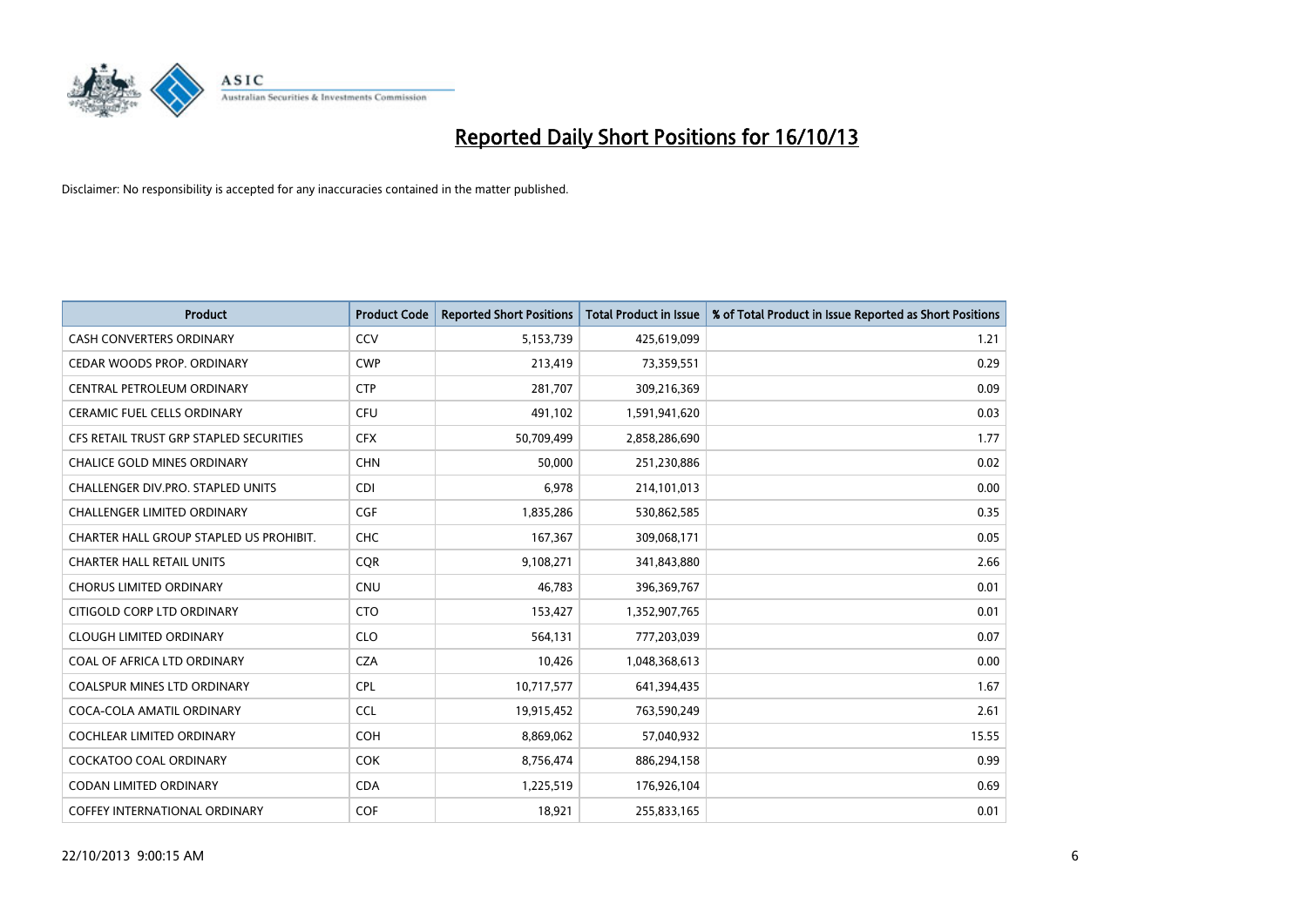

| Product                                 | <b>Product Code</b> | <b>Reported Short Positions</b> | <b>Total Product in Issue</b> | % of Total Product in Issue Reported as Short Positions |
|-----------------------------------------|---------------------|---------------------------------|-------------------------------|---------------------------------------------------------|
| <b>COKAL LTD ORDINARY</b>               | <b>CKA</b>          | 296,396                         | 455,421,892                   | 0.07                                                    |
| <b>COLLECTION HOUSE ORDINARY</b>        | <b>CLH</b>          | 1,301,397                       | 128,150,198                   | 1.02                                                    |
| <b>COLLINS FOODS LTD ORDINARY</b>       | <b>CKF</b>          | 14,000                          | 93,000,003                    | 0.02                                                    |
| COMMONWEALTH BANK, ORDINARY             | <b>CBA</b>          | 5,188,877                       | 1,611,928,836                 | 0.32                                                    |
| <b>COMMONWEALTH PROP ORDINARY UNITS</b> | <b>CPA</b>          | 13,301,025                      | 2,347,003,413                 | 0.57                                                    |
| <b>COMPASS RESOURCES ORDINARY</b>       | <b>CMR</b>          | 7,472                           | 1,403,744,100                 | 0.00                                                    |
| <b>COMPUTERSHARE LTD ORDINARY</b>       | <b>CPU</b>          | 12,035,793                      | 556,203,079                   | 2.16                                                    |
| <b>COOPER ENERGY LTD ORDINARY</b>       | <b>COE</b>          | 29,299                          | 329,099,922                   | 0.01                                                    |
| <b>CORP TRAVEL LIMITED ORDINARY</b>     | <b>CTD</b>          | 254,421                         | 78,246,245                    | 0.33                                                    |
| <b>CREDIT CORP GROUP ORDINARY</b>       | <b>CCP</b>          | 49,180                          | 46,131,882                    | 0.11                                                    |
| <b>CROMWELL PROP STAPLED SECURITIES</b> | <b>CMW</b>          | 11,930,841                      | 1,719,157,262                 | 0.69                                                    |
| <b>CROWE HORWATH AUS ORDINARY</b>       | <b>CRH</b>          | 2,766,060                       | 269,665,096                   | 1.03                                                    |
| <b>CROWN LIMITED ORDINARY</b>           | <b>CWN</b>          | 2,685,541                       | 728,394,185                   | 0.37                                                    |
| <b>CSG LIMITED ORDINARY</b>             | CSV                 | 322,453                         | 278,973,075                   | 0.12                                                    |
| <b>CSL LIMITED ORDINARY</b>             | <b>CSL</b>          | 313,413                         | 486,908,913                   | 0.06                                                    |
| <b>CSR LIMITED ORDINARY</b>             | <b>CSR</b>          | 33, 181, 546                    | 506,000,315                   | 6.56                                                    |
| <b>CUDECO LIMITED ORDINARY</b>          | CDU                 | 8,858,435                       | 205,017,174                   | 4.32                                                    |
| DART ENERGY LTD ORDINARY                | <b>DTE</b>          | 6,466,236                       | 1,108,251,519                 | 0.58                                                    |
| DATA#3 LIMITED ORDINARY                 | <b>DTL</b>          | 58,853                          | 153,974,950                   | 0.04                                                    |
| DAVID JONES LIMITED ORDINARY            | <b>DJS</b>          | 62,930,413                      | 535,002,401                   | 11.76                                                   |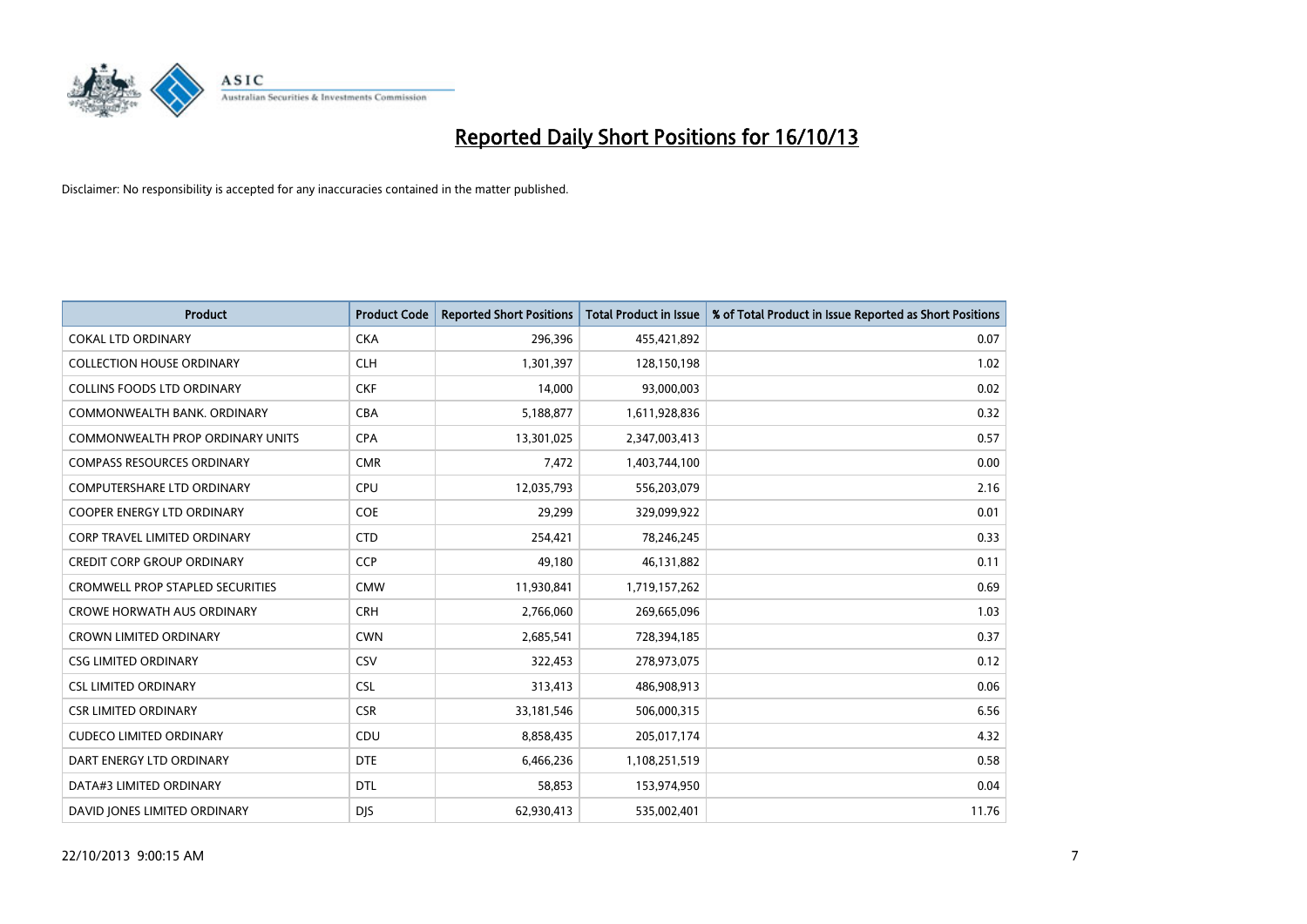

| <b>Product</b>                       | <b>Product Code</b> | <b>Reported Short Positions</b> | <b>Total Product in Issue</b> | % of Total Product in Issue Reported as Short Positions |
|--------------------------------------|---------------------|---------------------------------|-------------------------------|---------------------------------------------------------|
| DECMIL GROUP LIMITED ORDINARY        | <b>DCG</b>          | 3,577,296                       | 168,657,794                   | 2.12                                                    |
| DEEP YELLOW LIMITED ORDINARY         | <b>DYL</b>          | 100,002                         | 1,562,794,247                 | 0.01                                                    |
| DEXUS PROPERTY GROUP STAPLED UNITS   | <b>DXS</b>          | 23,612,626                      | 4,628,228,426                 | 0.51                                                    |
| DISCOVERY METALS LTD ORDINARY        | <b>DML</b>          | 4,406,171                       | 560,034,418                   | 0.79                                                    |
| DOMINO PIZZA ENTERPR ORDINARY        | <b>DMP</b>          | 387,477                         | 85,855,713                    | 0.45                                                    |
| DONACO INTERNATIONAL ORDINARY        | <b>DNA</b>          | 335,980                         | 371,731,146                   | 0.09                                                    |
| DOWNER EDI LIMITED ORDINARY          | <b>DOW</b>          | 11,529,081                      | 434,734,970                   | 2.65                                                    |
| DRILLSEARCH ENERGY ORDINARY          | <b>DLS</b>          | 13,553,633                      | 429,665,895                   | 3.15                                                    |
| DUET GROUP STAPLED US PROHIBIT.      | <b>DUE</b>          | 10,848,808                      | 1,237,195,531                 | 0.88                                                    |
| DULUXGROUP LIMITED ORDINARY          | <b>DLX</b>          | 1,726,870                       | 377,019,430                   | 0.46                                                    |
| DWS LTD ORDINARY                     | <b>DWS</b>          | 462,598                         | 132,362,763                   | 0.35                                                    |
| ECHO ENTERTAINMENT ORDINARY          | <b>EGP</b>          | 7,862,574                       | 825,672,730                   | 0.95                                                    |
| <b>ELDERS LIMITED ORDINARY</b>       | <b>ELD</b>          | 19,836,311                      | 455,013,329                   | 4.36                                                    |
| ELEMENTAL MINERALS ORDINARY          | <b>ELM</b>          | 2,959                           | 303,263,391                   | 0.00                                                    |
| ELEMENTOS LIMITED ORDINARY           | <b>ELT</b>          | 16                              | 188,638,746                   | 0.00                                                    |
| <b>EMECO HOLDINGS ORDINARY</b>       | EHL                 | 11,061,622                      | 599,675,707                   | 1.84                                                    |
| <b>ENDEAVOUR MIN CORP CDI 1:1</b>    | <b>EVR</b>          | 401,200                         | 93,408,541                    | 0.43                                                    |
| <b>ENERGY DEVELOPMENTS ORDINARY</b>  | <b>ENE</b>          | 752                             | 161,941,561                   | 0.00                                                    |
| <b>ENERGY RESOURCES ORDINARY 'A'</b> | <b>ERA</b>          | 9,598,368                       | 517,725,062                   | 1.85                                                    |
| <b>ENERGY WORLD CORPOR. ORDINARY</b> | <b>EWC</b>          | 29,996,713                      | 1,734,166,672                 | 1.73                                                    |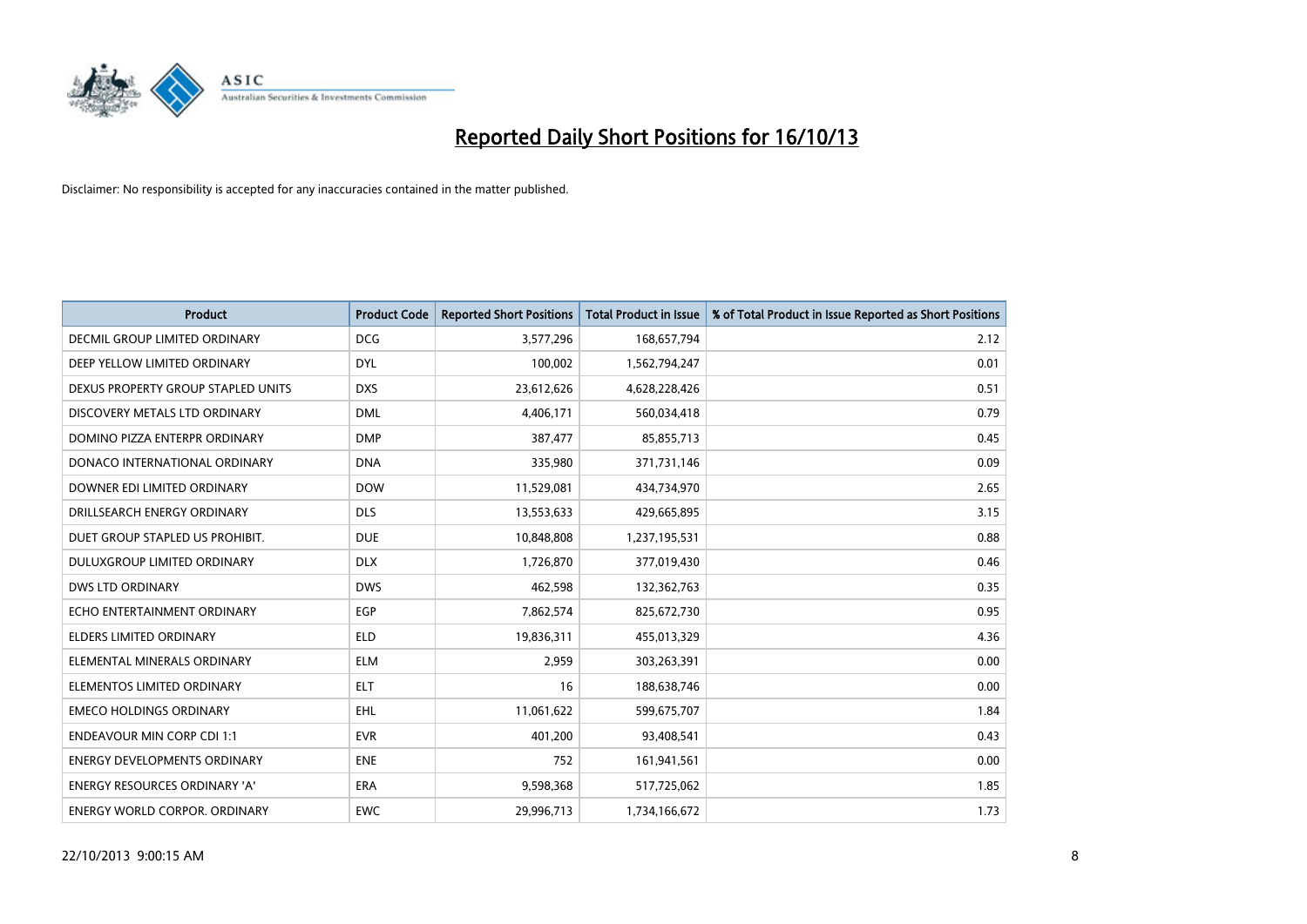

| <b>Product</b>                         | <b>Product Code</b> | <b>Reported Short Positions</b> | <b>Total Product in Issue</b> | % of Total Product in Issue Reported as Short Positions |
|----------------------------------------|---------------------|---------------------------------|-------------------------------|---------------------------------------------------------|
| <b>ENVESTRA LIMITED ORDINARY</b>       | <b>ENV</b>          | 3,835,297                       | 1,796,808,474                 | 0.21                                                    |
| EQUATORIAL RES LTD ORDINARY            | EQX                 | 8                               | 121,885,353                   | 0.00                                                    |
| ERM POWER LIMITED ORDINARY             | EPW                 | 77,312                          | 208,116,807                   | 0.04                                                    |
| ESERVGLOBAL LIMITED ORDINARY           | ESV                 | 7,726,177                       | 249,045,997                   | 3.10                                                    |
| EVOLUTION MINING LTD ORDINARY          | <b>EVN</b>          | 20,181,592                      | 708,652,367                   | 2.85                                                    |
| FAIRFAX MEDIA LTD ORDINARY             | <b>FXI</b>          | 253,949,841                     | 2,351,955,725                 | 10.80                                                   |
| <b>FAR LTD ORDINARY</b>                | <b>FAR</b>          | 25,127,421                      | 2,499,846,742                 | 1.01                                                    |
| FEDERATION CNTRES ORD/UNIT STAPLED SEC | <b>FDC</b>          | 3,848,787                       | 1,427,641,565                 | 0.27                                                    |
| FINBAR GROUP LIMITED ORDINARY          | <b>FRI</b>          | 18,006                          | 220,847,184                   | 0.01                                                    |
| FISHER & PAYKEL H. ORDINARY            | <b>FPH</b>          | 231,002                         | 546,837,209                   | 0.04                                                    |
| FKP PROPERTY GROUP STAPLED SECURITIES  | <b>FKP</b>          | 9,559,871                       | 321,578,705                   | 2.97                                                    |
| FLEETWOOD CORP ORDINARY                | <b>FWD</b>          | 2,812,257                       | 60,522,619                    | 4.65                                                    |
| FLETCHER BUILDING ORDINARY             | <b>FBU</b>          | 3,691,653                       | 686,096,427                   | 0.54                                                    |
| FLEXIGROUP LIMITED ORDINARY            | <b>FXL</b>          | 100,578                         | 303,385,394                   | 0.03                                                    |
| <b>FLIGHT CENTRE ORDINARY</b>          | <b>FLT</b>          | 2,917,639                       | 100,527,011                   | 2.90                                                    |
| FLINDERS MINES LTD ORDINARY            | <b>FMS</b>          | 2,918,608                       | 1,824,843,676                 | 0.16                                                    |
| FOCUS MINERALS LTD ORDINARY            | <b>FML</b>          | 31,958,531                      | 9,137,375,877                 | 0.35                                                    |
| FONTERRA SHARE FUND ORDINARY UNITS     | <b>FSF</b>          | 37,859                          | 106,151,733                   | 0.04                                                    |
| <b>FORGE GROUP LIMITED ORDINARY</b>    | <b>FGE</b>          | 1,371,271                       | 86,169,014                    | 1.59                                                    |
| FORTESCUE METALS GRP ORDINARY          | <b>FMG</b>          | 181,223,742                     | 3,113,798,151                 | 5.82                                                    |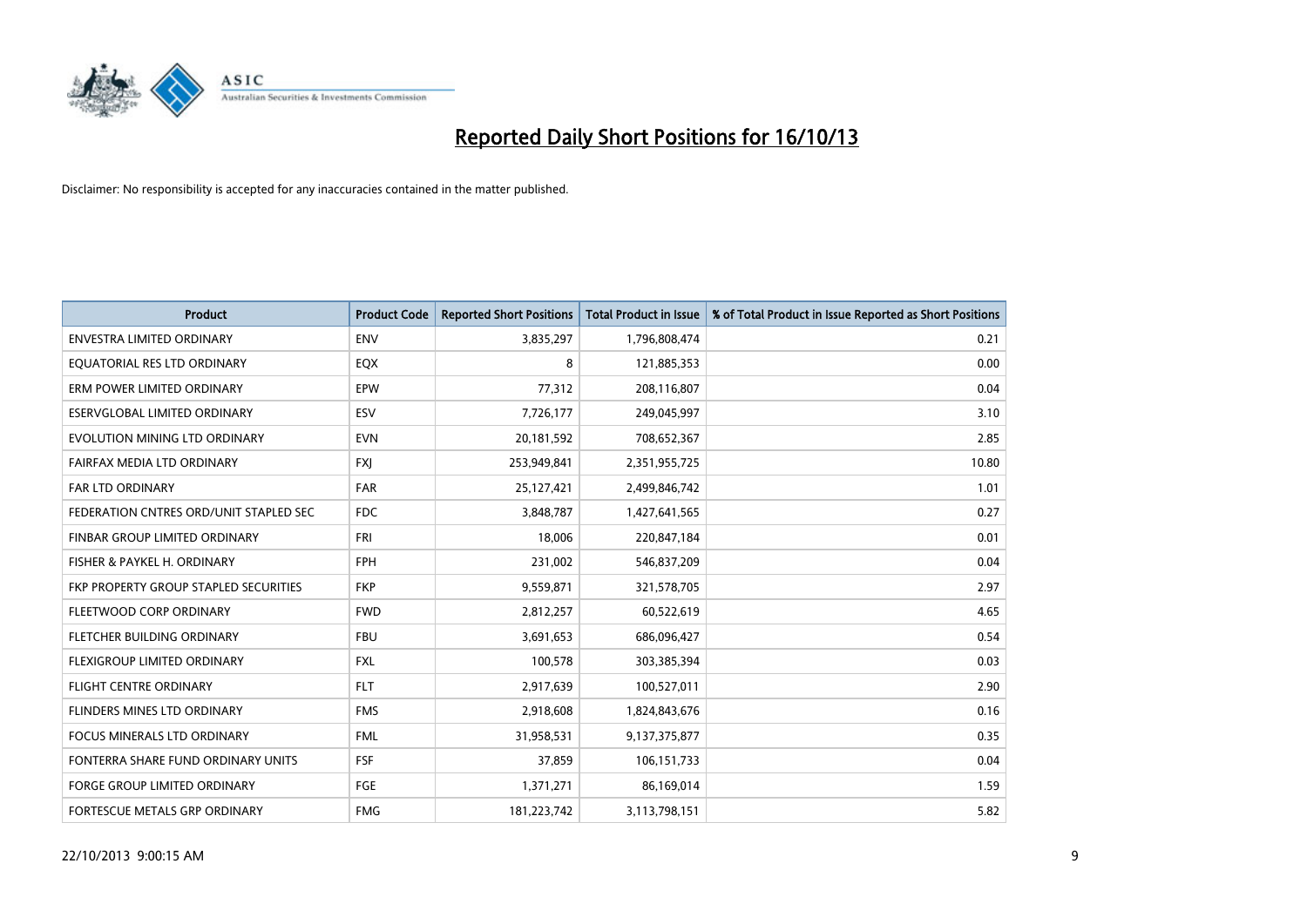

| <b>Product</b>                                   | <b>Product Code</b> | <b>Reported Short Positions</b> | <b>Total Product in Issue</b> | % of Total Product in Issue Reported as Short Positions |
|--------------------------------------------------|---------------------|---------------------------------|-------------------------------|---------------------------------------------------------|
| <b>G.U.D. HOLDINGS ORDINARY</b>                  | GUD                 | 6,391,589                       | 71,341,319                    | 8.96                                                    |
| <b>G8 EDUCATION LIMITED ORDINARY</b>             | <b>GEM</b>          | 1,639,856                       | 300,302,719                   | 0.55                                                    |
| <b>GALAXY RESOURCES ORDINARY</b>                 | GXY                 | 12,605,645                      | 1,007,458,771                 | 1.25                                                    |
| <b>GENETIC TECHNOLOGIES ORDINARY</b>             | GTG                 | 182,610                         | 565,749,677                   | 0.03                                                    |
| <b>GEODYNAMICS LIMITED ORDINARY</b>              | GDY                 | 850                             | 406,452,608                   | 0.00                                                    |
| GI DYNAMICS, INC CDI US PROHIBITED               | GID                 | 9,278                           | 389,977,755                   | 0.00                                                    |
| <b>GINDALBIE METALS LTD ORDINARY</b>             | GBG                 | 54,329,772                      | 1,493,054,193                 | 3.64                                                    |
| <b>GOODMAN FIELDER. ORDINARY</b>                 | <b>GFF</b>          | 30,826,172                      | 1,955,559,207                 | 1.58                                                    |
| <b>GOODMAN GROUP STAPLED</b>                     | <b>GMG</b>          | 6,026,040                       | 1,718,742,809                 | 0.35                                                    |
| <b>GPT GROUP STAPLED SEC.</b>                    | GPT                 | 7,747,292                       | 1,694,888,638                 | 0.46                                                    |
| <b>GRAINCORP LIMITED A CLASS ORDINARY</b>        | <b>GNC</b>          | 380,601                         | 228,855,628                   | 0.17                                                    |
| <b>GRANGE RESOURCES, ORDINARY</b>                | GRR                 | 5,488,816                       | 1,156,492,195                 | 0.47                                                    |
| <b>GREENCROSS LIMITED ORDINARY</b>               | <b>GXL</b>          | 460                             | 37,535,276                    | 0.00                                                    |
| <b>GREENLAND MIN EN LTD ORDINARY</b>             | GGG                 | 5,525,400                       | 573,617,440                   | 0.96                                                    |
| <b>GROWTHPOINT PROPERTY ORD/UNIT STAPLED SEC</b> | GOZ                 | 109,555                         | 414,410,218                   | 0.03                                                    |
| <b>GRYPHON MINERALS LTD ORDINARY</b>             | GRY                 | 7,353,002                       | 400,691,164                   | 1.84                                                    |
| <b>GUILDFORD COAL LTD ORDINARY</b>               | <b>GUF</b>          | 312,215                         | 635,046,899                   | 0.05                                                    |
| <b>GWA GROUP LTD ORDINARY</b>                    | <b>GWA</b>          | 15,243,044                      | 306,533,770                   | 4.97                                                    |
| <b>HARVEY NORMAN ORDINARY</b>                    | <b>HVN</b>          | 60,223,837                      | 1,062,316,784                 | 5.67                                                    |
| <b>HENDERSON GROUP CDI 1:1</b>                   | <b>HGG</b>          | 1,105,229                       | 737,836,207                   | 0.15                                                    |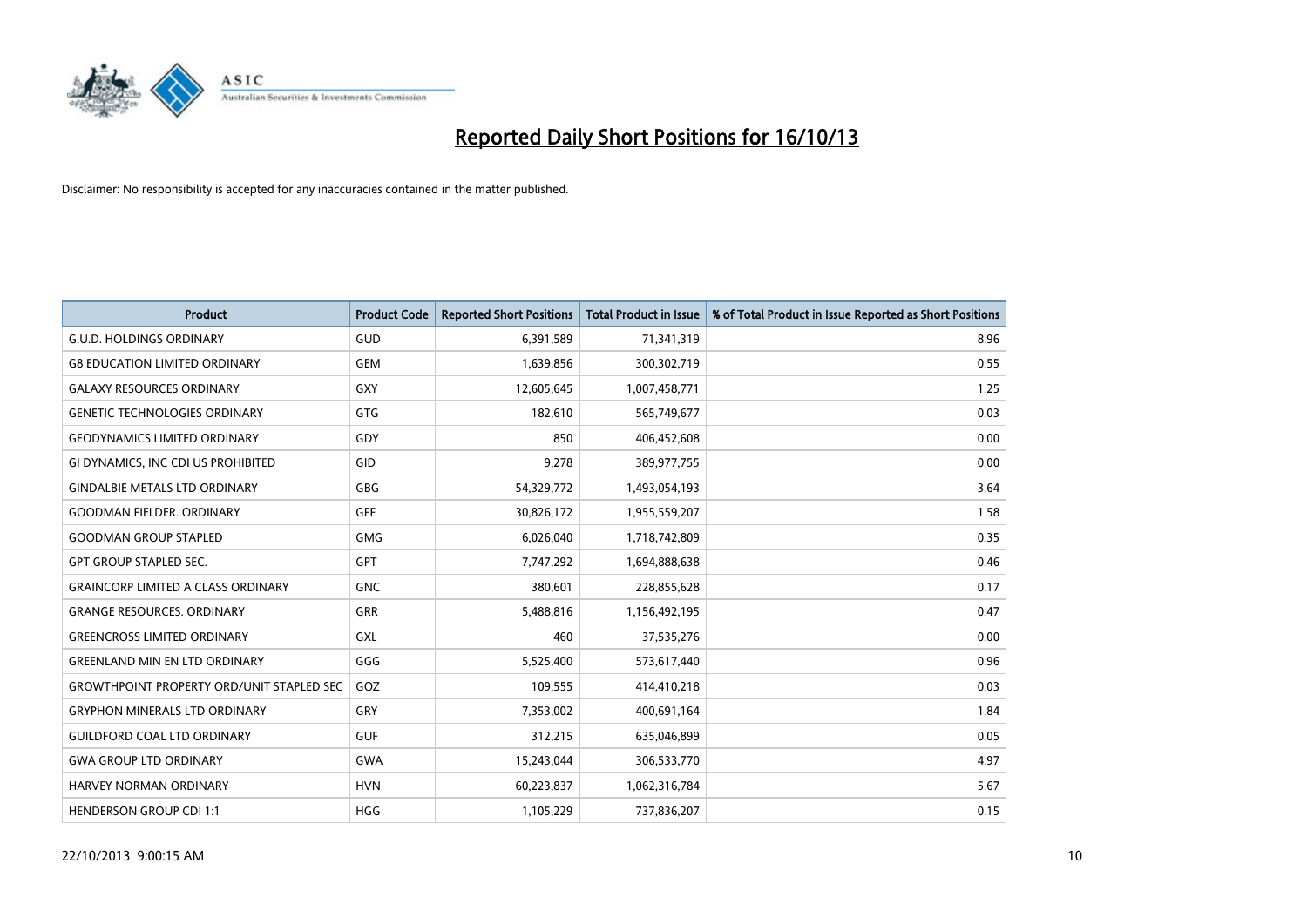

| <b>Product</b>                           | <b>Product Code</b> | <b>Reported Short Positions</b> | <b>Total Product in Issue</b> | % of Total Product in Issue Reported as Short Positions |
|------------------------------------------|---------------------|---------------------------------|-------------------------------|---------------------------------------------------------|
| HFA HOLDINGS LIMITED ORDINARY            | <b>HFA</b>          | 3.863                           | 118,738,157                   | 0.00                                                    |
| <b>HIGHLANDS PACIFIC ORDINARY</b>        | <b>HIG</b>          | 500,001                         | 789,344,774                   | 0.06                                                    |
| HILLGROVE RES LTD ORDINARY               | <b>HGO</b>          | 5,444,261                       | 1,178,460,221                 | 0.46                                                    |
| HILLS HOLDINGS LTD ORDINARY              | <b>HIL</b>          | 31                              | 243,740,241                   | 0.00                                                    |
| HORIZON OIL LIMITED ORDINARY             | <b>HZN</b>          | 73,695,274                      | 1,301,147,932                 | 5.66                                                    |
| HOT CHILI LTD ORDINARY                   | <b>HCH</b>          | 10,000                          | 333,854,386                   | 0.00                                                    |
| <b>ICON ENERGY LIMITED ORDINARY</b>      | <b>ICN</b>          | 4,647                           | 535,455,958                   | 0.00                                                    |
| <b>IINET LIMITED ORDINARY</b>            | <b>IIN</b>          | 1,520,276                       | 161,238,847                   | 0.94                                                    |
| <b>ILUKA RESOURCES ORDINARY</b>          | ILU                 | 39,729,099                      | 418,700,517                   | 9.49                                                    |
| <b>IMDEX LIMITED ORDINARY</b>            | <b>IMD</b>          | 3,929,839                       | 210,473,188                   | 1.87                                                    |
| IMF (AUSTRALIA) LTD ORDINARY             | <b>IMF</b>          | 2,949,456                       | 141,690,778                   | 2.08                                                    |
| INCITEC PIVOT ORDINARY                   | IPL                 | 27,421,978                      | 1,628,730,107                 | 1.68                                                    |
| <b>INDEPENDENCE GROUP ORDINARY</b>       | <b>IGO</b>          | 3,942,976                       | 233,323,905                   | 1.69                                                    |
| <b>INDOPHIL RESOURCES ORDINARY</b>       | <b>IRN</b>          | 345,625                         | 1,203,146,194                 | 0.03                                                    |
| <b>INFIGEN ENERGY STAPLED SECURITIES</b> | IFN                 | 4,212,699                       | 764,993,434                   | 0.55                                                    |
| <b>INFOMEDIA LTD ORDINARY</b>            | IFM                 | 322,548                         | 304,953,155                   | 0.11                                                    |
| INGENIA GROUP STAPLED SECURITIES         | <b>INA</b>          | 2,013,216                       | 507,179,194                   | 0.40                                                    |
| <b>INOVA RESOURCES LTD ORDINARY</b>      | <b>IVA</b>          | 75,258                          | 729,665,661                   | 0.01                                                    |
| <b>INSURANCE AUSTRALIA ORDINARY</b>      | IAG                 | 8,051,792                       | 2,079,034,021                 | 0.39                                                    |
| <b>INTREPID MINES ORDINARY</b>           | IAU                 | 21,490,733                      | 556,194,977                   | 3.86                                                    |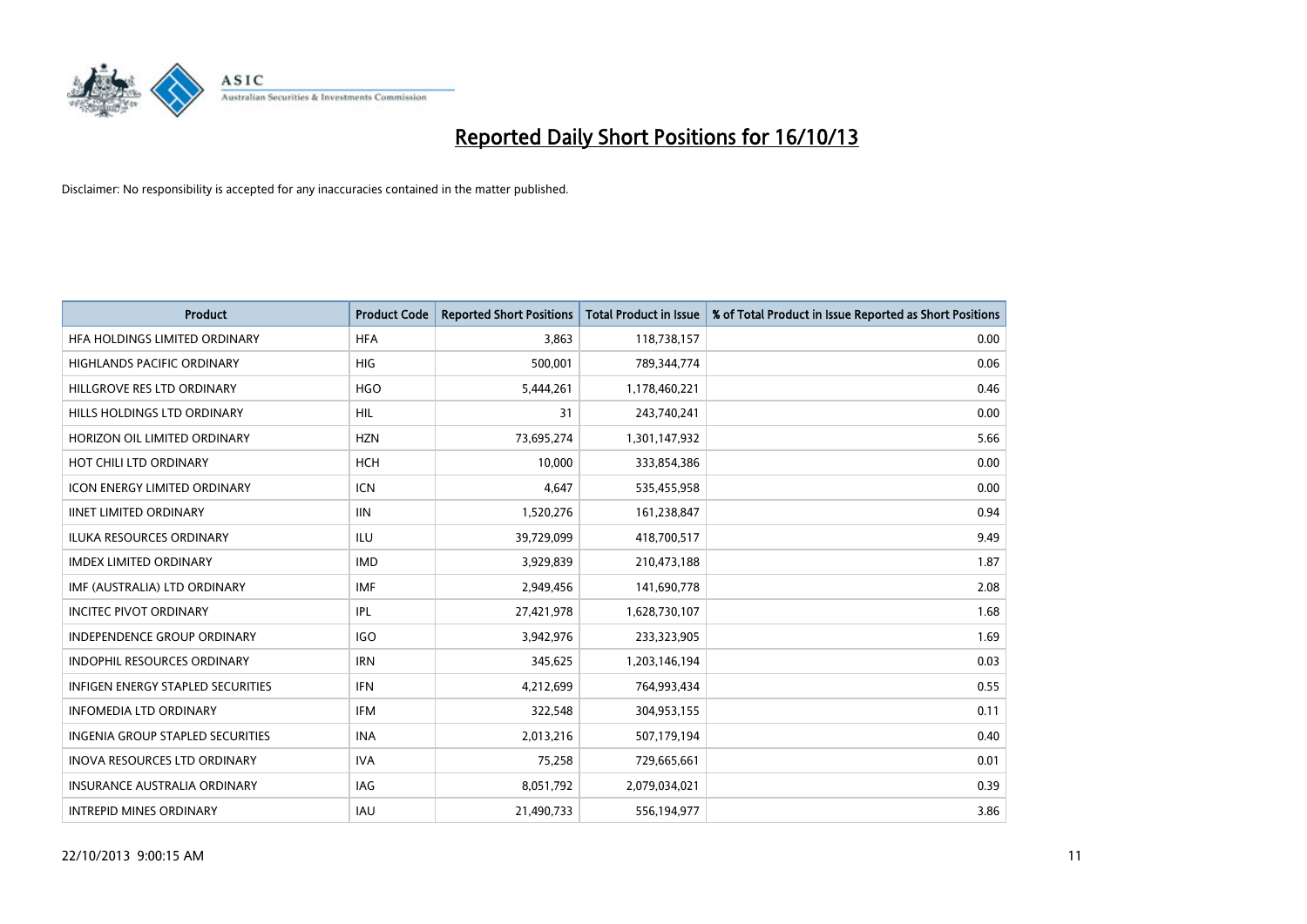

| <b>Product</b>                                  | <b>Product Code</b> | <b>Reported Short Positions</b> | <b>Total Product in Issue</b> | % of Total Product in Issue Reported as Short Positions |
|-------------------------------------------------|---------------------|---------------------------------|-------------------------------|---------------------------------------------------------|
| <b>INVESTA OFFICE FUND STAPLED SECURITIES</b>   | <b>IOF</b>          | 744,919                         | 614,047,458                   | 0.12                                                    |
| <b>INVOCARE LIMITED ORDINARY</b>                | <b>IVC</b>          | 7,371,926                       | 110,030,298                   | 6.70                                                    |
| <b>IOOF HOLDINGS LTD ORDINARY</b>               | IFL                 | 1,819,652                       | 232,118,034                   | 0.78                                                    |
| <b>IPROPERTY GROUP LTD ORDINARY</b>             | <b>IPP</b>          | 67,310                          | 181,398,426                   | 0.04                                                    |
| <b>IRESS LIMITED ORDINARY</b>                   | <b>IRE</b>          | 332,311                         | 158,585,126                   | 0.21                                                    |
| <b>IRON ORE HOLDINGS ORDINARY</b>               | <b>IOH</b>          | 26,197                          | 161,174,005                   | 0.02                                                    |
| <b>ISELECT LTD ORDINARY</b>                     | <b>ISU</b>          | 1,584,026                       | 259,964,894                   | 0.61                                                    |
| ISHS GLOBAL 100 ETF CDI 1:1                     | <b>IOO</b>          | 1,802                           | 10,600,000                    | 0.02                                                    |
| <b>ISONEA LIMITED ORDINARY</b>                  | <b>ISN</b>          | 9,000                           | 261,049,510                   | 0.00                                                    |
| <b>JAMES HARDIE INDUST CHESS DEPOSITARY INT</b> | <b>JHX</b>          | 8,275,366                       | 442,685,722                   | 1.87                                                    |
| <b>JB HI-FI LIMITED ORDINARY</b>                | <b>IBH</b>          | 8,517,666                       | 99,917,963                    | 8.52                                                    |
| <b>JUMBO INTERACTIVE ORDINARY</b>               | JIN                 | 9,000                           | 43,552,560                    | 0.02                                                    |
| <b>JUPITER MINES ORDINARY</b>                   | <b>IMS</b>          | 9,874                           | 2,281,835,383                 | 0.00                                                    |
| <b>KAGARA LTD ORDINARY</b>                      | KZL                 | 3,349,855                       | 798,953,117                   | 0.42                                                    |
| KAROON GAS AUSTRALIA ORDINARY                   | <b>KAR</b>          | 860,122                         | 255,841,581                   | 0.34                                                    |
| KATHMANDU HOLD LTD ORDINARY                     | <b>KMD</b>          | 50,746                          | 200,215,894                   | 0.03                                                    |
| <b>KBL MINING LIMITED ORDINARY</b>              | KBL                 | 1,820                           | 393,535,629                   | 0.00                                                    |
| KINGSGATE CONSOLID. ORDINARY                    | <b>KCN</b>          | 14,681,078                      | 152,284,777                   | 9.64                                                    |
| KINGSROSE MINING LTD ORDINARY                   | <b>KRM</b>          | 500,590                         | 335,753,851                   | 0.15                                                    |
| LEIGHTON HOLDINGS ORDINARY                      | LEI                 | 23,833,730                      | 337,235,188                   | 7.07                                                    |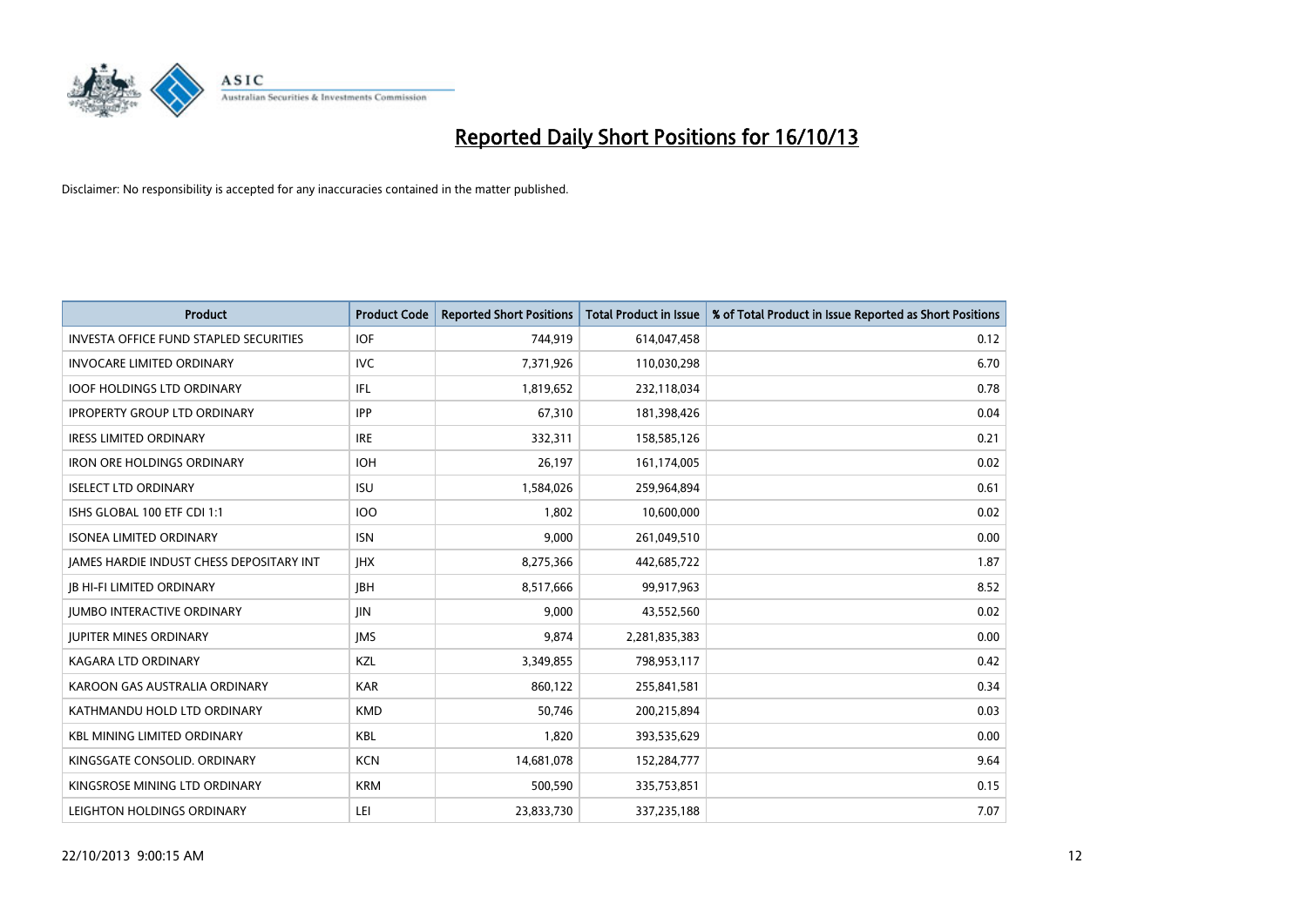

| <b>Product</b>                        | <b>Product Code</b> | <b>Reported Short Positions</b> | <b>Total Product in Issue</b> | % of Total Product in Issue Reported as Short Positions |
|---------------------------------------|---------------------|---------------------------------|-------------------------------|---------------------------------------------------------|
| LEND LEASE GROUP UNIT/ORD STAPLED     | LLC                 | 2,750,858                       | 576,712,337                   | 0.48                                                    |
| LINC ENERGY LTD ORDINARY              | LNC                 | 16,099,221                      | 518,687,562                   | 3.10                                                    |
| LYCOPODIUM LIMITED ORDINARY           | LYL                 | 90                              | 38,955,103                    | 0.00                                                    |
| LYNAS CORPORATION ORDINARY            | <b>LYC</b>          | 189,430,291                     | 1,961,060,594                 | 9.66                                                    |
| M2 TELECOMMUNICATION ORDINARY         | <b>MTU</b>          | 7,515,538                       | 178,573,822                   | 4.21                                                    |
| <b>MACA LIMITED ORDINARY</b>          | <b>MLD</b>          | 32,241                          | 172,500,000                   | 0.02                                                    |
| MACMAHON HOLDINGS ORDINARY            | <b>MAH</b>          | 1,217,644                       | 1,261,699,966                 | 0.10                                                    |
| MACO ATLAS ROADS GRP ORDINARY STAPLED | <b>MQA</b>          | 16,454,977                      | 487,230,540                   | 3.38                                                    |
| MACQUARIE GROUP LTD ORDINARY          | <b>MOG</b>          | 2,001,890                       | 339,888,036                   | 0.59                                                    |
| MACQUARIE TELECOM GP ORDINARY         | MAQ                 | 3,972                           | 20,967,121                    | 0.02                                                    |
| MAGELLAN FIN GRP LTD ORDINARY         | MFG                 | 587,486                         | 153,634,797                   | 0.38                                                    |
| <b>MATRIX C &amp; E LTD ORDINARY</b>  | <b>MCE</b>          | 2,936,709                       | 94,555,428                    | 3.11                                                    |
| <b>MAVERICK DRILLING ORDINARY</b>     | <b>MAD</b>          | 10,505,441                      | 452,726,751                   | 2.32                                                    |
| <b>MAXITRANS INDUSTRIES ORDINARY</b>  | <b>MXI</b>          | 298,505                         | 183,993,392                   | 0.16                                                    |
| MAYNE PHARMA LTD ORDINARY             | <b>MYX</b>          | 1,917,926                       | 563,459,968                   | 0.34                                                    |
| MCMILLAN SHAKESPEARE ORDINARY         | <b>MMS</b>          | 634,517                         | 74,523,965                    | 0.85                                                    |
| MEDUSA MINING LTD ORDINARY            | <b>MML</b>          | 2,909,723                       | 188,903,911                   | 1.54                                                    |
| MEO AUSTRALIA LTD ORDINARY            | <b>MEO</b>          | 10.845                          | 627,264,587                   | 0.00                                                    |
| <b>MERMAID MARINE ORDINARY</b>        | <b>MRM</b>          | 730,010                         | 232,652,241                   | 0.31                                                    |
| MESOBLAST LIMITED ORDINARY            | <b>MSB</b>          | 16,490,278                      | 317,350,901                   | 5.20                                                    |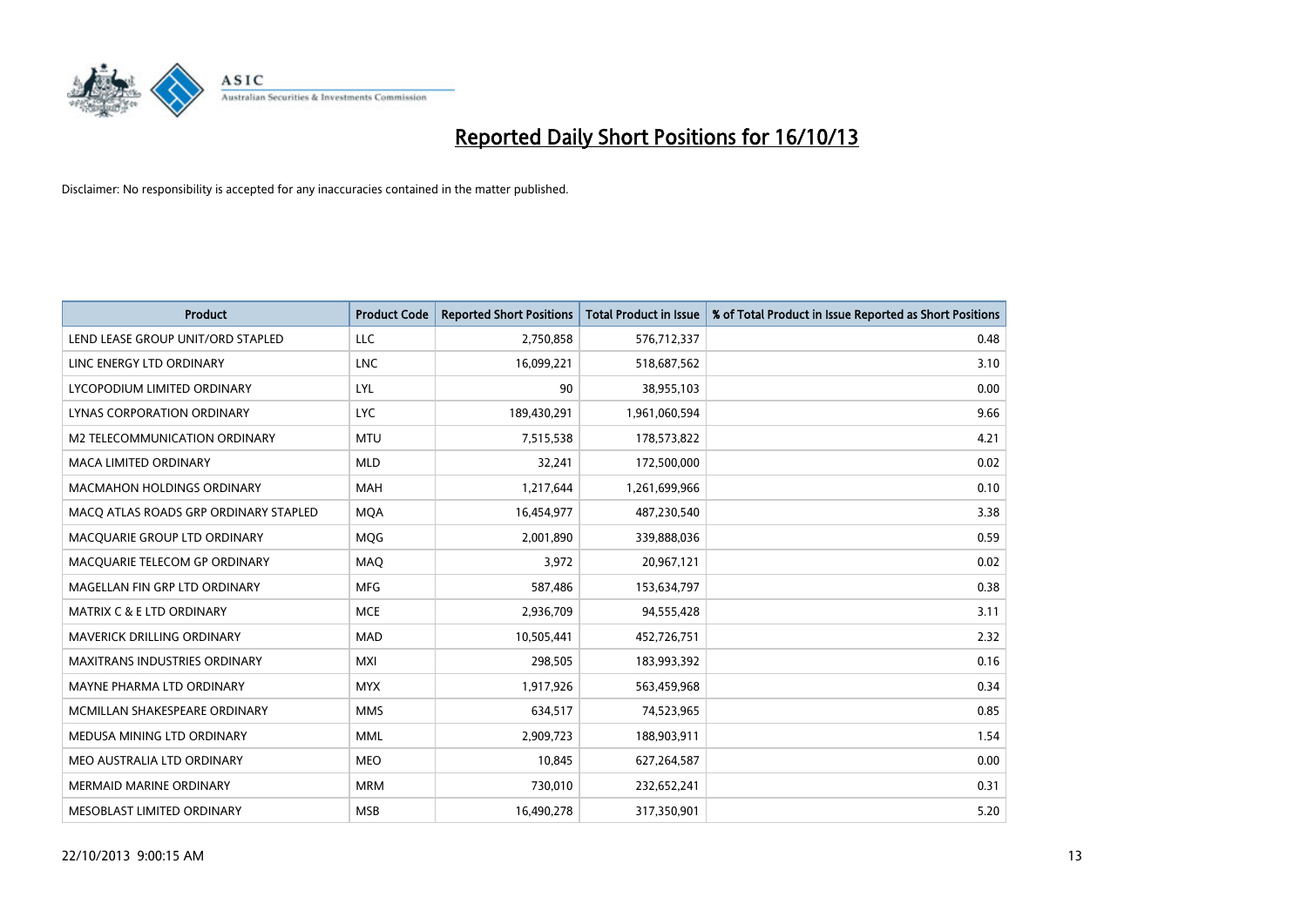

| <b>Product</b>                         | <b>Product Code</b> | <b>Reported Short Positions</b> | <b>Total Product in Issue</b> | % of Total Product in Issue Reported as Short Positions |
|----------------------------------------|---------------------|---------------------------------|-------------------------------|---------------------------------------------------------|
| METALS X LIMITED ORDINARY              | <b>MLX</b>          | 77,960                          | 1,652,636,110                 | 0.00                                                    |
| METCASH LIMITED ORDINARY               | <b>MTS</b>          | 87,012,284                      | 880,704,786                   | 9.88                                                    |
| METMINCO LIMITED ORDINARY              | <b>MNC</b>          | 646,810                         | 1,749,543,023                 | 0.04                                                    |
| MICLYN EXP OFFSHR ORDINARY             | <b>MIO</b>          | 128,417                         | 281,754,775                   | 0.05                                                    |
| MIGHTY RIVER POWER ORDINARY            | <b>MYT</b>          | 203,630                         | 1,400,000,094                 | 0.01                                                    |
| MILTON CORPORATION DEFERRED SETTLEMENT | <b>MLTDA</b>        | 32,750                          | 627,357,755                   | 0.01                                                    |
| MINCOR RESOURCES NL ORDINARY           | <b>MCR</b>          | 2,449,979                       | 188,208,274                   | 1.30                                                    |
| MINERAL DEPOSITS ORDINARY              | <b>MDL</b>          | 2,515,053                       | 83,538,786                    | 3.01                                                    |
| MINERAL RESOURCES, ORDINARY            | <b>MIN</b>          | 3,234,292                       | 185,987,992                   | 1.74                                                    |
| MIRABELA NICKEL LTD ORDINARY           | <b>MBN</b>          | 23,033,713                      | 876,801,147                   | 2.63                                                    |
| MIRVAC GROUP STAPLED SECURITIES        | <b>MGR</b>          | 1,900,987                       | 3,664,938,678                 | 0.05                                                    |
| MOBILE EMBRACE LTD ORDINARY            | <b>MBE</b>          | 3,500                           | 307,877,790                   | 0.00                                                    |
| MOLOPO ENERGY LTD ORDINARY             | <b>MPO</b>          | 172,365                         | 246,724,091                   | 0.07                                                    |
| MONADELPHOUS GROUP ORDINARY            | <b>MND</b>          | 13,512,118                      | 92,308,047                    | 14.64                                                   |
| MORTGAGE CHOICE LTD ORDINARY           | <b>MOC</b>          | 235,409                         | 123,431,282                   | 0.19                                                    |
| MOUNT GIBSON IRON ORDINARY             | <b>MGX</b>          | 12,001,818                      | 1,090,584,232                 | 1.10                                                    |
| MULTIPLEX SITES SITES                  | <b>MXUPA</b>        | 1,299                           | 4,500,000                     | 0.03                                                    |
| MURCHISON METALS LTD ORDINARY          | <b>MMX</b>          | 246,060                         | 450,497,346                   | 0.05                                                    |
| MYER HOLDINGS LTD ORDINARY             | <b>MYR</b>          | 84,419,062                      | 583,894,551                   | 14.46                                                   |
| MYSTATE LIMITED ORDINARY               | <b>MYS</b>          | 5,789                           | 87,177,445                    | 0.01                                                    |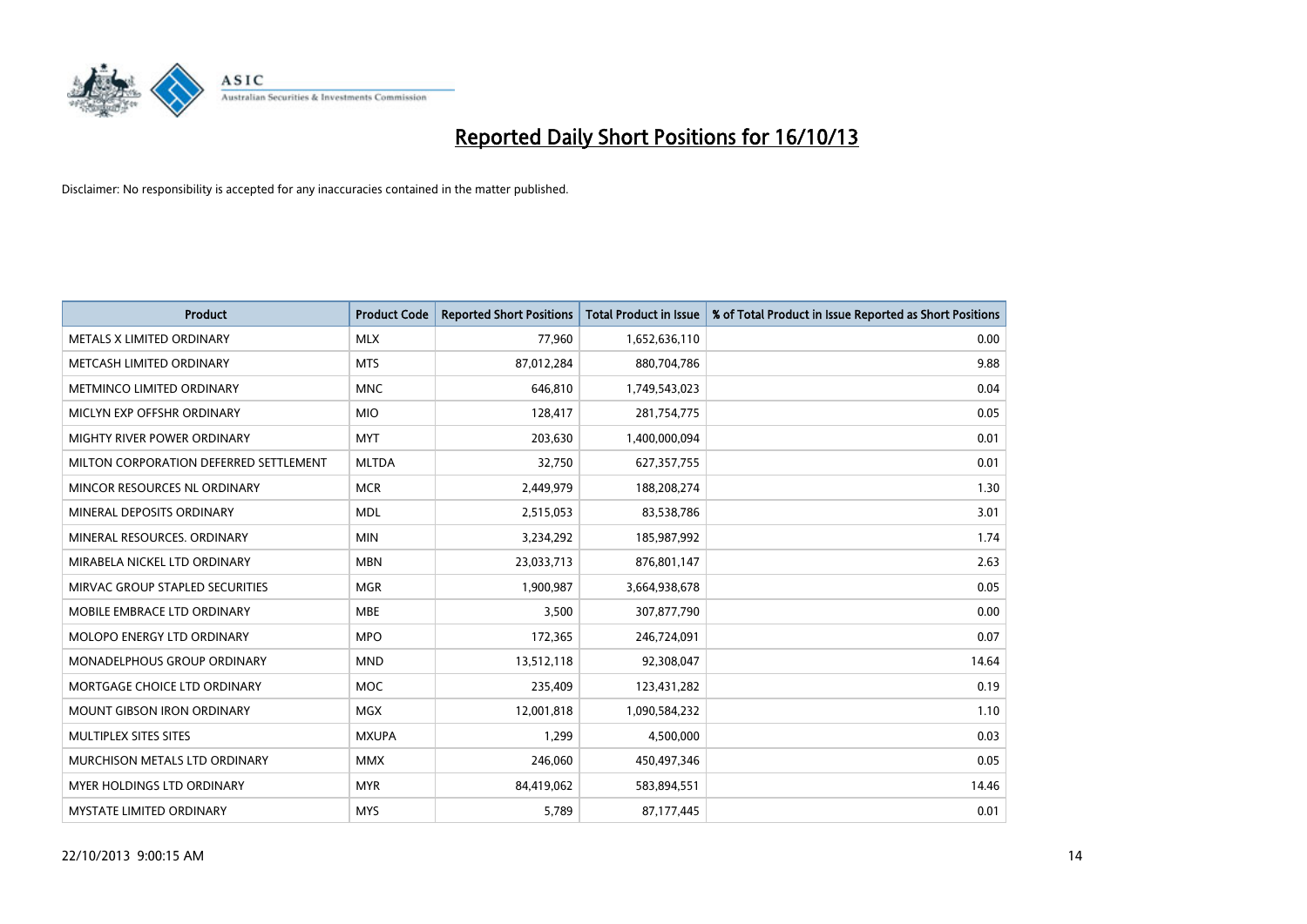

| <b>Product</b>                | <b>Product Code</b> | <b>Reported Short Positions</b> | <b>Total Product in Issue</b> | % of Total Product in Issue Reported as Short Positions |
|-------------------------------|---------------------|---------------------------------|-------------------------------|---------------------------------------------------------|
| NANOSONICS LIMITED ORDINARY   | <b>NAN</b>          | 58,691                          | 262,822,463                   | 0.02                                                    |
| NATIONAL AUST. BANK ORDINARY  | <b>NAB</b>          | 5,873,213                       | 2,348,902,914                 | 0.25                                                    |
| NAVITAS LIMITED ORDINARY      | <b>NVT</b>          | 1,933,082                       | 375,416,910                   | 0.51                                                    |
| NEON ENERGY LIMITED ORDINARY  | <b>NEN</b>          | 1,368,453                       | 553,037,848                   | 0.25                                                    |
| NEW HOPE CORPORATION ORDINARY | <b>NHC</b>          | 667,096                         | 830,715,225                   | 0.08                                                    |
| NEW STANDARD ENERGY ORDINARY  | <b>NSE</b>          | 322,032                         | 305,331,847                   | 0.11                                                    |
| NEWCREST MINING ORDINARY      | <b>NCM</b>          | 8,458,445                       | 766,510,971                   | 1.10                                                    |
| NEWS CORP A NON-VOTING CDI    | <b>NWSLV</b>        | 2,747,417                       | 4,087,188                     | 67.22                                                   |
| NEWS CORP B VOTING CDI        | <b>NWS</b>          | 2,217,512                       | 26,728,911                    | 8.30                                                    |
| NEWSAT LIMITED ORDINARY       | <b>NWT</b>          | 581,341                         | 548,228,507                   | 0.11                                                    |
| NEXTDC LIMITED ORDINARY       | <b>NXT</b>          | 6,286,336                       | 192,904,486                   | 3.26                                                    |
| NEXUS ENERGY LIMITED ORDINARY | <b>NXS</b>          | 977,344                         | 1,330,219,459                 | 0.07                                                    |
| NIB HOLDINGS LIMITED ORDINARY | <b>NHF</b>          | 4,892,768                       | 439,004,182                   | 1.11                                                    |
| NIDO PETROLEUM ORDINARY       | <b>NDO</b>          | 459,903                         | 2,046,650,968                 | 0.02                                                    |
| NOBLE MINERAL RES ORDINARY    | <b>NMG</b>          | 2,365,726                       | 666,397,952                   | 0.36                                                    |
| NORTHERN IRON LTD ORDINARY    | <b>NFE</b>          | 1,154,258                       | 484,405,314                   | 0.24                                                    |
| NORTHERN STAR ORDINARY        | <b>NST</b>          | 5,216,364                       | 424,279,762                   | 1.23                                                    |
| NOVOGEN LIMITED ORDINARY      | <b>NRT</b>          | 121,491                         | 144,622,257                   | 0.08                                                    |
| NRW HOLDINGS LIMITED ORDINARY | <b>NWH</b>          | 14,620,885                      | 278,888,011                   | 5.24                                                    |
| NUCOAL RESOURCES LTD ORDINARY | <b>NCR</b>          | 90,001                          | 768,612,354                   | 0.01                                                    |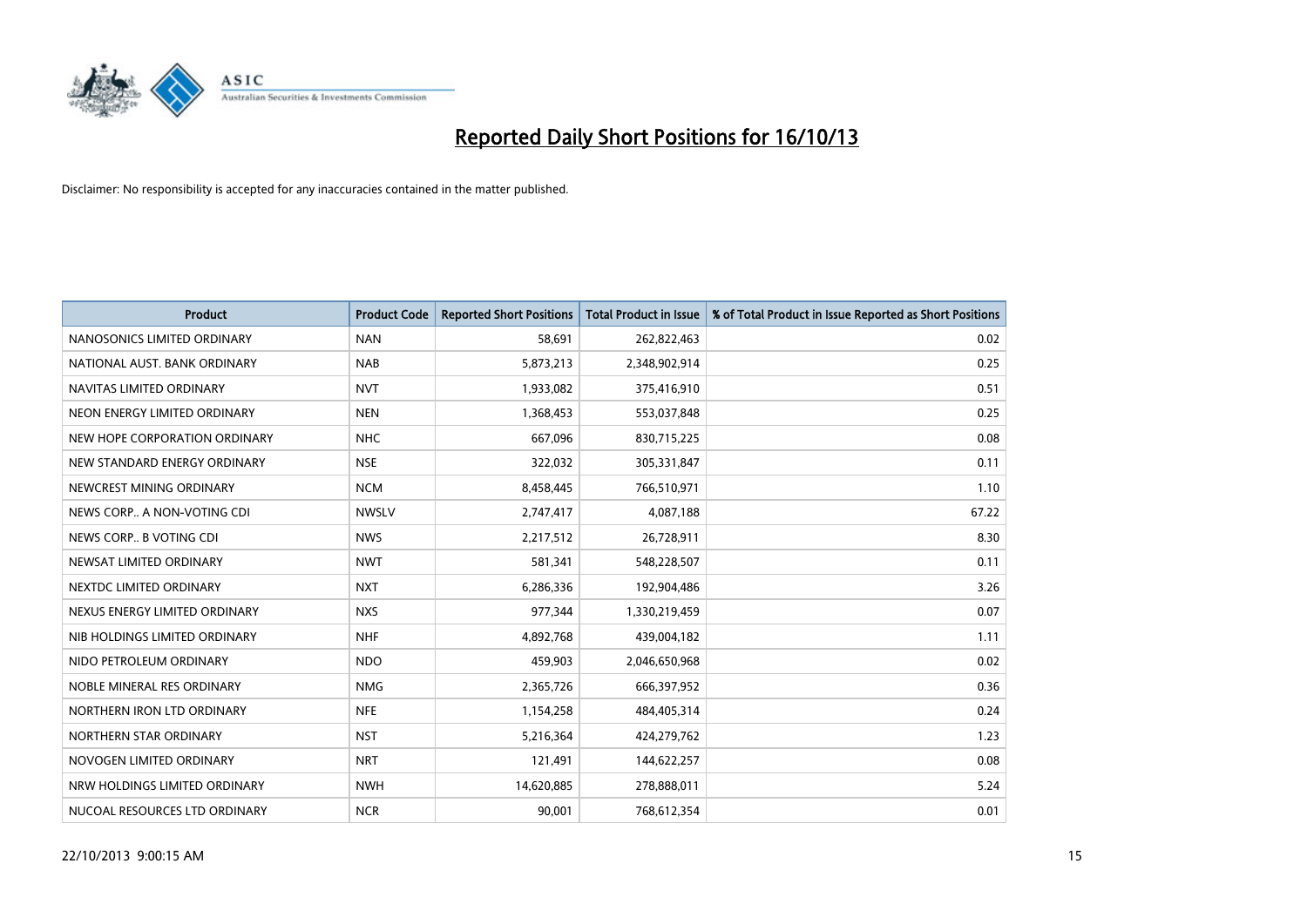

| <b>Product</b>                        | <b>Product Code</b> | <b>Reported Short Positions</b> | <b>Total Product in Issue</b> | % of Total Product in Issue Reported as Short Positions |
|---------------------------------------|---------------------|---------------------------------|-------------------------------|---------------------------------------------------------|
| NUFARM LIMITED ORDINARY               | <b>NUF</b>          | 14,075,653                      | 262,954,040                   | 5.35                                                    |
| NUPLEX INDUSTRIES ORDINARY            | <b>NPX</b>          | 35,718                          | 198,125,827                   | 0.02                                                    |
| OAKTON LIMITED ORDINARY               | <b>OKN</b>          | 35,002                          | 89,968,985                    | 0.04                                                    |
| OCEANAGOLD CORP. CHESS DEPOSITARY INT | <b>OGC</b>          | 795,633                         | 293,587,920                   | 0.27                                                    |
| OIL SEARCH LTD ORDINARY               | OSH                 | 6,330,714                       | 1,343,361,150                 | 0.47                                                    |
| OM HOLDINGS LIMITED ORDINARY          | <b>OMH</b>          | 3,098,676                       | 733,423,337                   | 0.42                                                    |
| ORICA LIMITED ORDINARY                | ORI                 | 10,402,940                      | 368,203,632                   | 2.83                                                    |
| ORIGIN ENERGY ORDINARY                | <b>ORG</b>          | 7,715,167                       | 1,101,198,473                 | 0.70                                                    |
| OROCOBRE LIMITED ORDINARY             | <b>ORE</b>          | 292,969                         | 117,745,140                   | 0.25                                                    |
| OROTONGROUP LIMITED ORDINARY          | ORL                 | 413,864                         | 40,880,902                    | 1.01                                                    |
| OZ MINERALS ORDINARY                  | OZL                 | 8,720,030                       | 303,470,022                   | 2.87                                                    |
| <b>OZFOREX GROUP LTD ORDINARY</b>     | <b>OFX</b>          | 604,660                         | 240,000,000                   | 0.25                                                    |
| PACIFIC BRANDS ORDINARY               | <b>PBG</b>          | 8,243,667                       | 912,915,695                   | 0.90                                                    |
| PALADIN ENERGY LTD ORDINARY           | <b>PDN</b>          | 77,732,580                      | 963,332,074                   | 8.07                                                    |
| PANAUST LIMITED ORDINARY              | <b>PNA</b>          | 3,062,998                       | 619,765,589                   | 0.49                                                    |
| PANORAMIC RESOURCES ORDINARY          | PAN                 | 175,655                         | 263,285,132                   | 0.07                                                    |
| PANTERRA GOLD LTD ORDINARY            | PGI                 | $\mathbf{1}$                    | 761,580,455                   | 0.00                                                    |
| PAPERLINX LIMITED ORDINARY            | <b>PPX</b>          | 48,101                          | 609,280,761                   | 0.01                                                    |
| PAPILLON RES LTD ORDINARY             | PIR                 | 5,607,525                       | 337,944,210                   | 1.66                                                    |
| PATTIES FOODS LTD ORDINARY            | PFL                 | 56,373                          | 139,065,639                   | 0.04                                                    |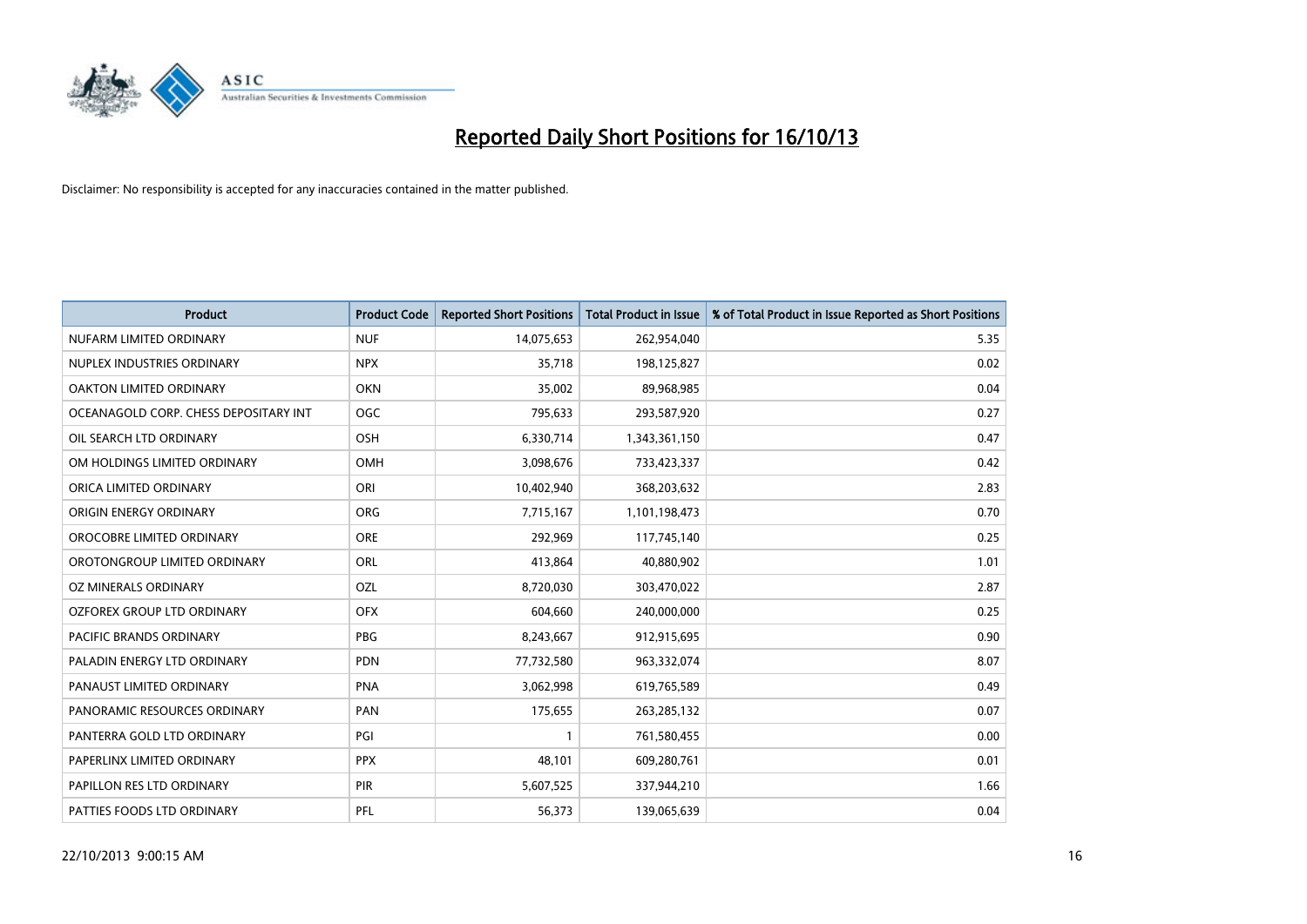

| <b>Product</b>                    | <b>Product Code</b> | <b>Reported Short Positions</b> | <b>Total Product in Issue</b> | % of Total Product in Issue Reported as Short Positions |
|-----------------------------------|---------------------|---------------------------------|-------------------------------|---------------------------------------------------------|
| PEET LIMITED ORDINARY             | <b>PPC</b>          | 398,474                         | 433,389,348                   | 0.09                                                    |
| PERILYA LIMITED ORDINARY          | <b>PEM</b>          | 239,569                         | 769,316,426                   | 0.03                                                    |
| PERPETUAL LIMITED ORDINARY        | PPT                 | 2,290,225                       | 42,002,824                    | 5.45                                                    |
| PERSEUS MINING LTD ORDINARY       | PRU                 | 5,975,720                       | 457,962,088                   | 1.30                                                    |
| PHARMAXIS LTD ORDINARY            | <b>PXS</b>          | 2,744,616                       | 308,548,389                   | 0.89                                                    |
| PLATINUM ASSET ORDINARY           | <b>PTM</b>          | 2,649,698                       | 578,285,695                   | 0.46                                                    |
| PLATINUM AUSTRALIA ORDINARY       | <b>PLA</b>          | 836,027                         | 504,968,043                   | 0.17                                                    |
| PMI GOLD CORP CDI 1:1             | <b>PVM</b>          | 287,417                         | 159,968,561                   | 0.18                                                    |
| PMP LIMITED ORDINARY              | <b>PMP</b>          | 592,412                         | 323,781,124                   | 0.18                                                    |
| PRANA BIOTECHNOLOGY ORDINARY      | PBT                 | 294,709                         | 408,128,419                   | 0.07                                                    |
| PREMIER INVESTMENTS ORDINARY      | <b>PMV</b>          | 1,087,170                       | 155,260,478                   | 0.70                                                    |
| PRIMARY HEALTH CARE ORDINARY      | <b>PRY</b>          | 19,184,159                      | 503,921,941                   | 3.81                                                    |
| PRIME MEDIA GRP LTD ORDINARY      | <b>PRT</b>          | 61,579                          | 366,330,303                   | 0.02                                                    |
| PROGRAMMED ORDINARY               | <b>PRG</b>          | 252,059                         | 118,229,190                   | 0.21                                                    |
| <b>QANTAS AIRWAYS ORDINARY</b>    | QAN                 | 40,514,999                      | 2,212,979,740                 | 1.83                                                    |
| OBE INSURANCE GROUP ORDINARY      | <b>OBE</b>          | 13,374,054                      | 1,226,855,950                 | 1.09                                                    |
| ORXPHARMA LTD ORDINARY            | <b>QRX</b>          | 168,037                         | 144,785,606                   | 0.12                                                    |
| <b>QUBE HOLDINGS LTD ORDINARY</b> | QUB                 | 13,334,351                      | 931,433,499                   | 1.43                                                    |
| RAMELIUS RESOURCES ORDINARY       | <b>RMS</b>          | 721,666                         | 363,029,659                   | 0.20                                                    |
| RAMSAY HEALTH CARE ORDINARY       | <b>RHC</b>          | 1,947,299                       | 202,081,252                   | 0.96                                                    |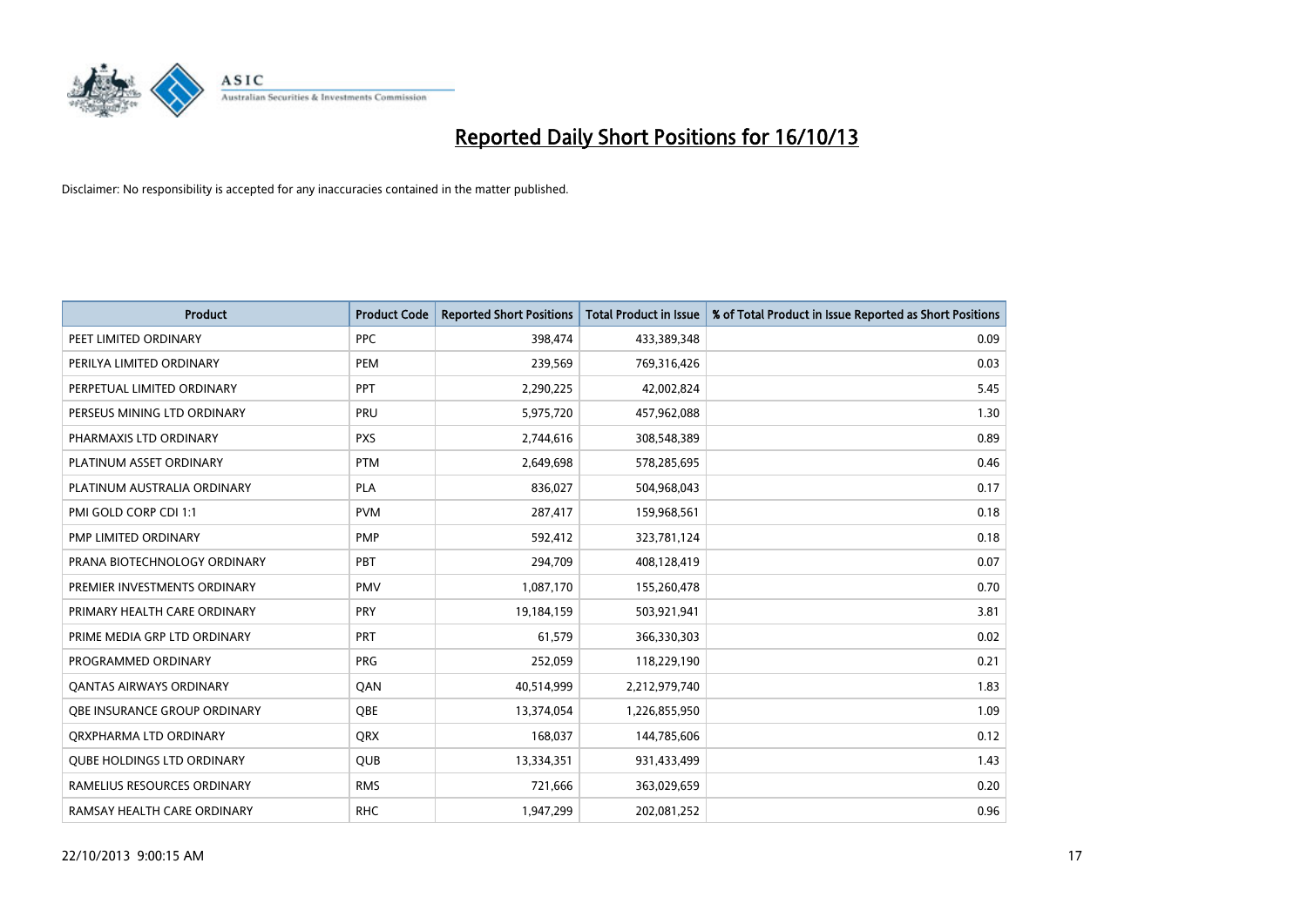

| Product                             | <b>Product Code</b> | <b>Reported Short Positions</b> | <b>Total Product in Issue</b> | % of Total Product in Issue Reported as Short Positions |
|-------------------------------------|---------------------|---------------------------------|-------------------------------|---------------------------------------------------------|
| <b>RCG CORPORATION LTD ORDINARY</b> | <b>RCG</b>          | 48,160                          | 251,793,207                   | 0.02                                                    |
| <b>RCR TOMLINSON ORDINARY</b>       | <b>RCR</b>          | 1,856,034                       | 136,696,590                   | 1.36                                                    |
| <b>REA GROUP ORDINARY</b>           | <b>REA</b>          | 1,241,686                       | 131,714,699                   | 0.94                                                    |
| <b>RECKON LIMITED ORDINARY</b>      | <b>RKN</b>          | 24,119                          | 128,103,484                   | 0.02                                                    |
| <b>RED 5 LIMITED ORDINARY</b>       | <b>RED</b>          | 1,230,671                       | 155,788,008                   | 0.79                                                    |
| <b>RED FORK ENERGY ORDINARY</b>     | <b>RFE</b>          | 4,470,847                       | 499,551,719                   | 0.89                                                    |
| REDBANK ENERGY LTD ORDINARY         | AEJ                 | 13                              | 786,287                       | 0.00                                                    |
| REECE AUSTRALIA LTD. ORDINARY       | <b>REH</b>          | 428                             | 99,600,000                    | 0.00                                                    |
| REED RESOURCES LTD ORDINARY         | <b>RDR</b>          | 50,000                          | 523,053,895                   | 0.01                                                    |
| <b>REGIS RESOURCES ORDINARY</b>     | <b>RRL</b>          | 6,958,592                       | 479,592,829                   | 1.45                                                    |
| RESMED INC CDI 10:1                 | <b>RMD</b>          | 10,558,006                      | 1,420,542,770                 | 0.74                                                    |
| <b>RESOLUTE MINING ORDINARY</b>     | <b>RSG</b>          | 7,606,618                       | 640,994,224                   | 1.19                                                    |
| RESOURCE EQUIP LTD ORDINARY         | <b>RQL</b>          | 5,000                           | 249,065,471                   | 0.00                                                    |
| <b>RESOURCE GENERATION ORDINARY</b> | <b>RES</b>          | 174,300                         | 332,234,604                   | 0.05                                                    |
| RETAIL FOOD GROUP ORDINARY          | <b>RFG</b>          | 3,069,492                       | 130,301,190                   | 2.36                                                    |
| REX MINERALS LIMITED ORDINARY       | <b>RXM</b>          | 2,136,606                       | 188,907,284                   | 1.13                                                    |
| RHG LIMITED ORDINARY                | <b>RHG</b>          | 1,085                           | 308,483,177                   | 0.00                                                    |
| <b>RIALTO ENERGY ORDINARY</b>       | <b>RIA</b>          | 41                              | 1,155,765,100                 | 0.00                                                    |
| <b>RIDLEY CORPORATION ORDINARY</b>  | <b>RIC</b>          | 59,791                          | 307,817,071                   | 0.02                                                    |
| RIO TINTO LIMITED ORDINARY          | <b>RIO</b>          | 5,198,493                       | 435,758,720                   | 1.19                                                    |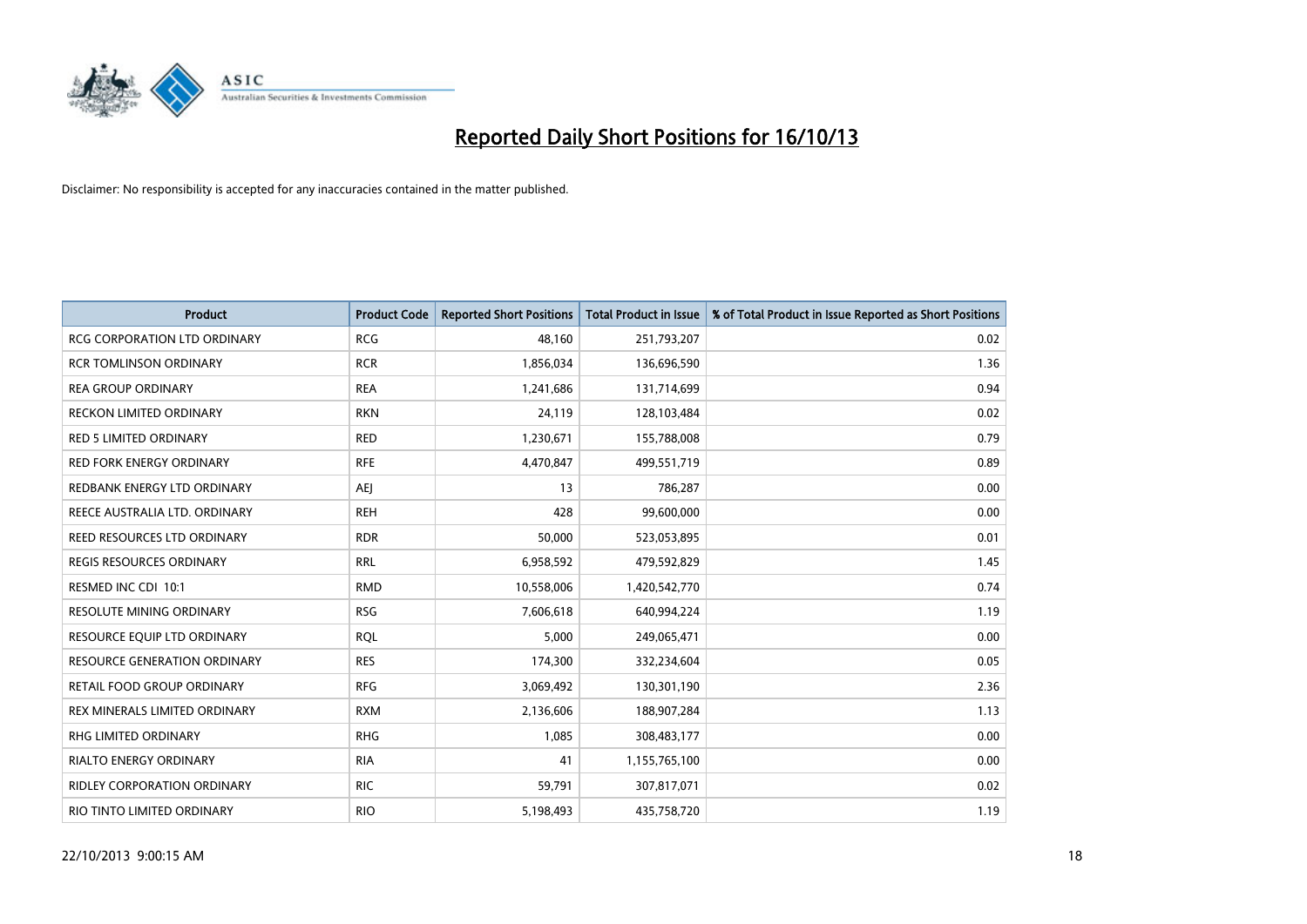

| <b>Product</b>                               | <b>Product Code</b> | <b>Reported Short Positions</b> | <b>Total Product in Issue</b> | % of Total Product in Issue Reported as Short Positions |
|----------------------------------------------|---------------------|---------------------------------|-------------------------------|---------------------------------------------------------|
| <b>ROBUST RESOURCES ORDINARY</b>             | <b>ROL</b>          | 10,000                          | 102,830,646                   | 0.01                                                    |
| ROC OIL COMPANY ORDINARY                     | <b>ROC</b>          | 1,269,960                       | 683,235,552                   | 0.19                                                    |
| SAI GLOBAL LIMITED ORDINARY                  | SAI                 | 6,744,928                       | 210,714,727                   | 3.20                                                    |
| SALMAT LIMITED ORDINARY                      | <b>SLM</b>          | 998                             | 159,812,799                   | 0.00                                                    |
| SAMSON OIL & GAS LTD ORDINARY                | SSN                 | 2,082,000                       | 2,547,627,193                 | 0.08                                                    |
| SANDFIRE RESOURCES ORDINARY                  | <b>SFR</b>          | 2,135,346                       | 155,640,968                   | 1.37                                                    |
| SANTOS LTD ORDINARY                          | <b>STO</b>          | 5,948,114                       | 970,188,733                   | 0.61                                                    |
| SARACEN MINERAL ORDINARY                     | <b>SAR</b>          | 4,973,244                       | 595,263,186                   | 0.84                                                    |
| <b>SCA PROPERTY GROUP STAPLED SECURITIES</b> | <b>SCP</b>          | 33,985,192                      | 642,417,140                   | 5.29                                                    |
| SEDGMAN LIMITED ORDINARY                     | <b>SDM</b>          | 391,378                         | 223,224,636                   | 0.18                                                    |
| SEEK LIMITED ORDINARY                        | <b>SEK</b>          | 14,707,185                      | 339,071,750                   | 4.34                                                    |
| SELECT HARVESTS ORDINARY                     | SHV                 | 192,586                         | 57,462,851                    | 0.34                                                    |
| SENEX ENERGY LIMITED ORDINARY                | <b>SXY</b>          | 5,560,139                       | 1,144,008,917                 | 0.49                                                    |
| SERVICE STREAM ORDINARY                      | SSM                 | 100                             | 283,418,867                   | 0.00                                                    |
| SEVEN GROUP HOLDINGS ORDINARY                | <b>SVW</b>          | 5,106,013                       | 308,160,281                   | 1.66                                                    |
| SEVEN WEST MEDIA LTD ORDINARY                | SWM                 | 5,825,763                       | 999,160,872                   | 0.58                                                    |
| SIGMA PHARMACEUTICAL ORDINARY                | <b>SIP</b>          | 2,255,222                       | 1,126,618,419                 | 0.20                                                    |
| SILEX SYSTEMS ORDINARY                       | <b>SLX</b>          | 2,526,387                       | 170,252,909                   | 1.48                                                    |
| SILVER CHEF LIMITED ORDINARY                 | SIV                 | 76,735                          | 29,333,629                    | 0.26                                                    |
| SILVER LAKE RESOURCE ORDINARY                | <b>SLR</b>          | 11,568,556                      | 434,988,914                   | 2.66                                                    |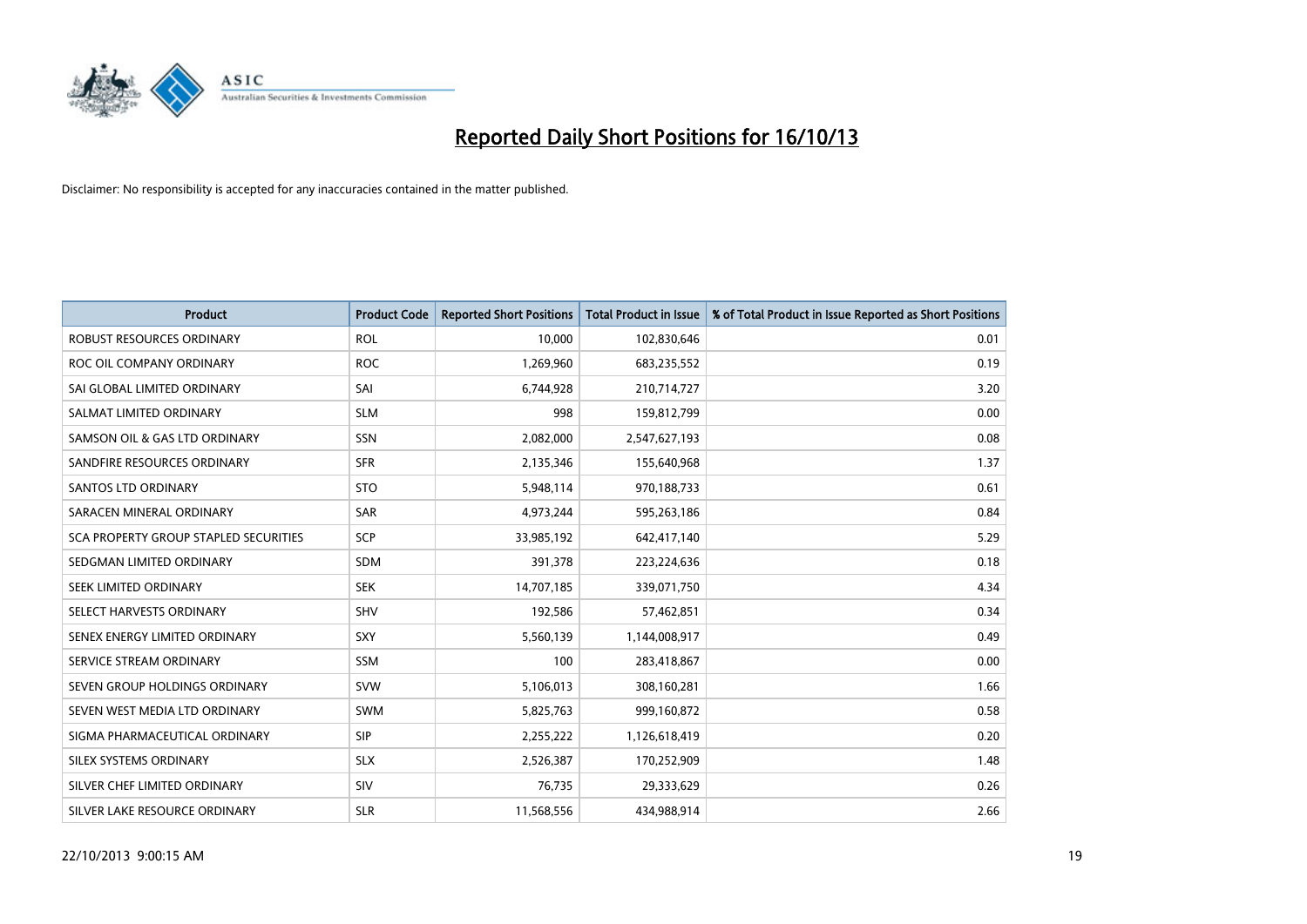

| <b>Product</b>                           | <b>Product Code</b> | <b>Reported Short Positions</b> | <b>Total Product in Issue</b> | % of Total Product in Issue Reported as Short Positions |
|------------------------------------------|---------------------|---------------------------------|-------------------------------|---------------------------------------------------------|
| SIMS METAL MGMT LTD ORDINARY             | SGM                 | 7,664,106                       | 204,343,252                   | 3.75                                                    |
| SINGAPORE TELECOMM. CHESS DEPOSITARY INT | <b>SGT</b>          | 3,653,503                       | 149,779,918                   | 2.44                                                    |
| SIRIUS RESOURCES NL ORDINARY             | <b>SIR</b>          | 5,243,191                       | 227,020,167                   | 2.31                                                    |
| SIRTEX MEDICAL ORDINARY                  | <b>SRX</b>          | 484,013                         | 56,108,439                    | 0.86                                                    |
| SKILLED GROUP LTD ORDINARY               | <b>SKE</b>          | 5,864,096                       | 233,871,364                   | 2.51                                                    |
| <b>SKY NETWORK ORDINARY</b>              | <b>SKT</b>          | 500,574                         | 389,139,785                   | 0.13                                                    |
| SKYCITY ENT GRP LTD ORDINARY             | <b>SKC</b>          | 449,465                         | 580,016,676                   | 0.08                                                    |
| <b>SLATER &amp; GORDON ORDINARY</b>      | SGH                 | 432,693                         | 198,846,598                   | 0.22                                                    |
| SMS MANAGEMENT, ORDINARY                 | <b>SMX</b>          | 2,557,972                       | 70,099,763                    | 3.65                                                    |
| SONIC HEALTHCARE ORDINARY                | <b>SHL</b>          | 4,703,829                       | 400,370,556                   | 1.17                                                    |
| SOUL PATTINSON (W.H) ORDINARY            | SOL                 | 106,697                         | 239,395,320                   | 0.04                                                    |
| SOUTH BOULDER MINES ORDINARY             | <b>STB</b>          | $\mathbf{1}$                    | 127,952,826                   | 0.00                                                    |
| SP AUSNET STAPLED SECURITIES             | <b>SPN</b>          | 30,403,004                      | 3,376,325,523                 | 0.90                                                    |
| SPARK INFRASTRUCTURE STAPLED NOTE & UNIT | SKI                 | 43,829,194                      | 1,326,734,264                 | 3.30                                                    |
| SPDR 200 FUND ETF UNITS                  | <b>STW</b>          | 65,065                          | 44,278,688                    | 0.15                                                    |
| SPECIALTY FASHION ORDINARY               | <b>SFH</b>          | 110,001                         | 192,236,121                   | 0.06                                                    |
| ST BARBARA LIMITED ORDINARY              | SBM                 | 8,464,061                       | 488,074,077                   | 1.73                                                    |
| STARPHARMA HOLDINGS ORDINARY             | <b>SPL</b>          | 15,788,401                      | 284,164,948                   | 5.56                                                    |
| STEADFAST GROUP LTD ORDINARY             | <b>SDF</b>          | 283,724                         | 500,873,408                   | 0.06                                                    |
| STHN CROSS MEDIA ORDINARY                | SXL                 | 8,715,717                       | 705,099,800                   | 1.24                                                    |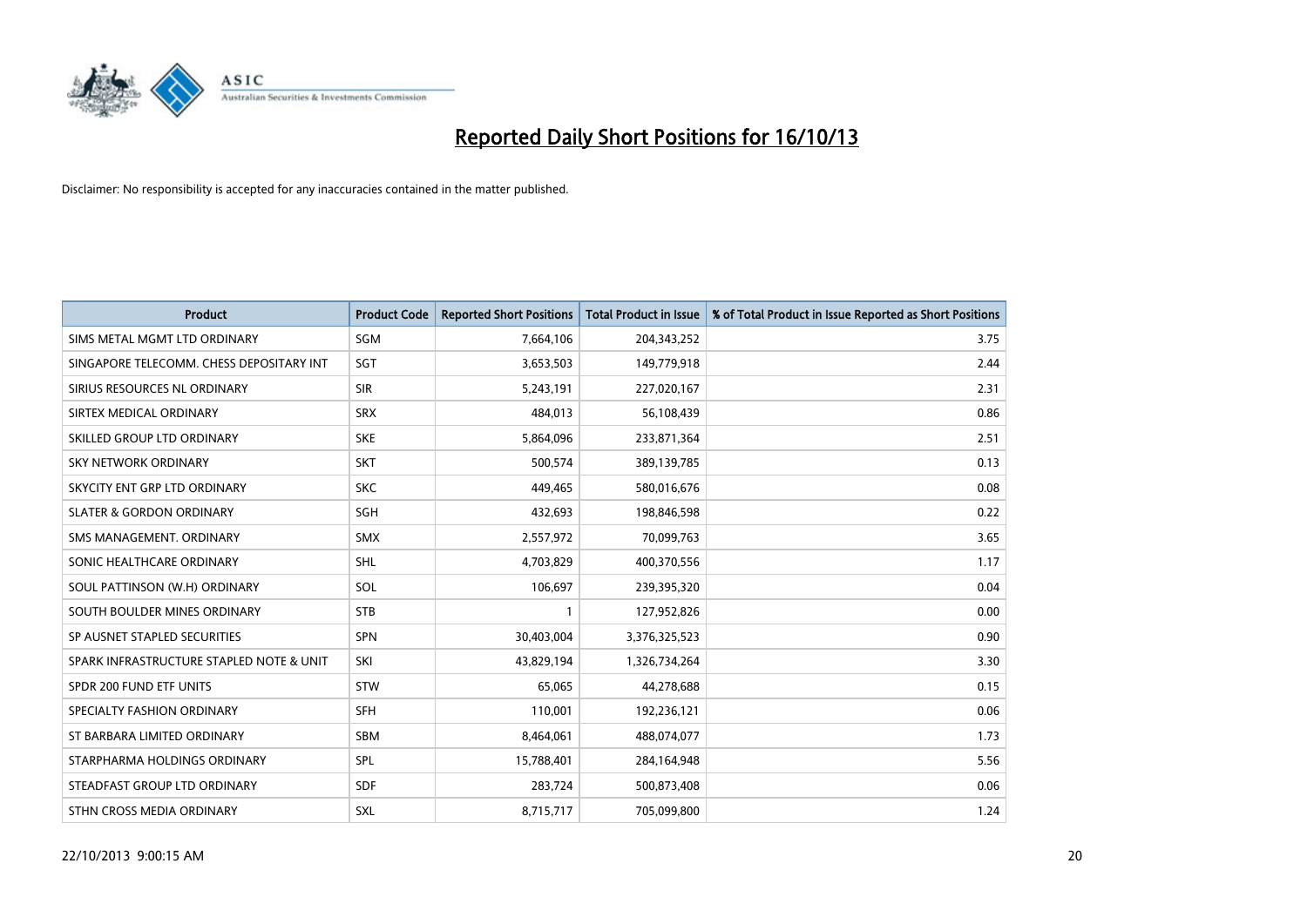

| <b>Product</b>                       | <b>Product Code</b> | <b>Reported Short Positions</b> | <b>Total Product in Issue</b> | % of Total Product in Issue Reported as Short Positions |
|--------------------------------------|---------------------|---------------------------------|-------------------------------|---------------------------------------------------------|
| STOCKLAND UNITS/ORD STAPLED          | SGP                 | 12,012,325                      | 2,305,750,747                 | 0.52                                                    |
| STRAITS RES LTD. ORDINARY            | <b>SRO</b>          | 31,522                          | 1,164,150,159                 | 0.00                                                    |
| STRIKE ENERGY LTD ORDINARY           | <b>STX</b>          | 100,000                         | 706,519,664                   | 0.01                                                    |
| STW COMMUNICATIONS ORDINARY          | SGN                 | 2,747,125                       | 403,828,512                   | 0.68                                                    |
| <b>SUNCORP GROUP LTD ORDINARY</b>    | <b>SUN</b>          | 3,740,803                       | 1,286,600,980                 | 0.29                                                    |
| SUNDANCE ENERGY ORDINARY             | <b>SEA</b>          | 117,289                         | 462,611,982                   | 0.03                                                    |
| SUNDANCE RESOURCES ORDINARY          | SDL                 | 47,086,945                      | 3,072,110,985                 | 1.53                                                    |
| SUNLAND GROUP LTD ORDINARY           | <b>SDG</b>          | 40,475                          | 181,710,087                   | 0.02                                                    |
| SUPER RET REP LTD ORDINARY           | SUL                 | 1,249,994                       | 196,731,620                   | 0.64                                                    |
| SYD AIRPORT STAPLED US PROHIBIT.     | SYD                 | 20,367,907                      | 2,194,322,759                 | 0.93                                                    |
| SYRAH RESOURCES ORDINARY             | <b>SYR</b>          | 2,880,276                       | 148,330,123                   | 1.94                                                    |
| <b>TABCORP HOLDINGS LTD ORDINARY</b> | <b>TAH</b>          | 17,937,154                      | 754,274,706                   | 2.38                                                    |
| TANAMI GOLD NL ORDINARY              | <b>TAM</b>          | 41                              | 587,548,523                   | 0.00                                                    |
| TAP OIL LIMITED ORDINARY             | <b>TAP</b>          | 206,693                         | 241,608,606                   | 0.09                                                    |
| TASSAL GROUP LIMITED ORDINARY        | <b>TGR</b>          | 232,282                         | 146,507,029                   | 0.16                                                    |
| <b>TATTS GROUP LTD ORDINARY</b>      | <b>TTS</b>          | 11,691,327                      | 1,416,385,884                 | 0.83                                                    |
| <b>TELECOM CORPORATION ORDINARY</b>  | <b>TEL</b>          | 9,087,998                       | 1,822,303,137                 | 0.50                                                    |
| TELSTRA CORPORATION. ORDINARY        | <b>TLS</b>          | 11,528,753                      | 12,443,074,357                | 0.09                                                    |
| TEN NETWORK HOLDINGS ORDINARY        | <b>TEN</b>          | 120,212,459                     | 2,586,970,845                 | 4.65                                                    |
| TERANGA GOLD CORP CDI 1:1            | <b>TGZ</b>          | 847,080                         | 172,466,316                   | 0.49                                                    |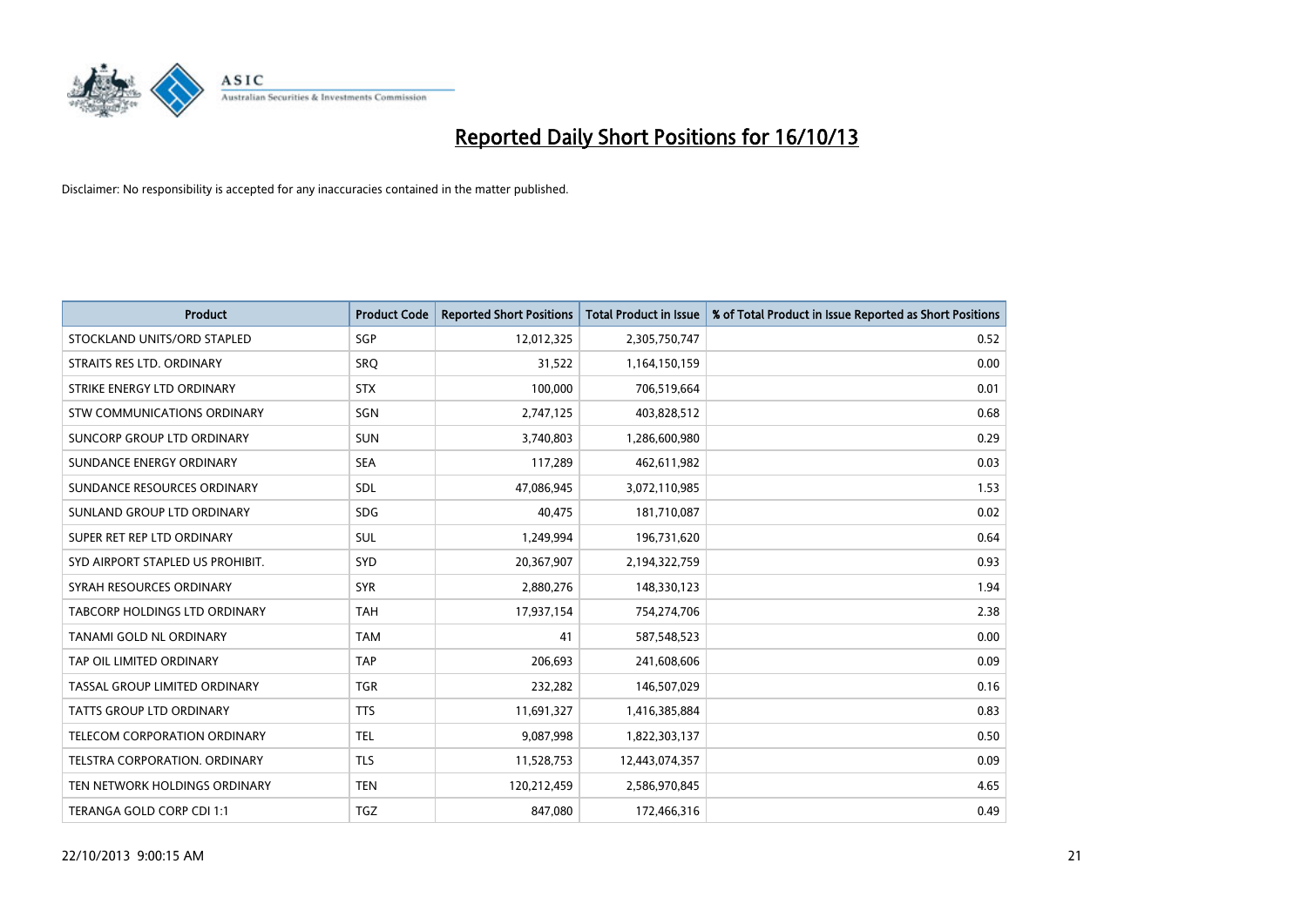

| <b>Product</b>                        | <b>Product Code</b> | <b>Reported Short Positions</b> | <b>Total Product in Issue</b> | % of Total Product in Issue Reported as Short Positions |
|---------------------------------------|---------------------|---------------------------------|-------------------------------|---------------------------------------------------------|
| TFS CORPORATION LTD ORDINARY          | <b>TFC</b>          | 150,000                         | 279,621,829                   | 0.05                                                    |
| THE REJECT SHOP ORDINARY              | <b>TRS</b>          | 1,985,681                       | 28,826,248                    | 6.89                                                    |
| THORN GROUP LIMITED ORDINARY          | <b>TGA</b>          | 59,901                          | 148,897,155                   | 0.04                                                    |
| <b>TIGER RESOURCES ORDINARY</b>       | <b>TGS</b>          | 1,944,984                       | 674,770,269                   | 0.29                                                    |
| TITAN ENERGY SERVICE ORDINARY         | <b>TTN</b>          | 11,233                          | 48,434,770                    | 0.02                                                    |
| TOLL HOLDINGS LTD ORDINARY            | <b>TOL</b>          | 27,521,859                      | 717,133,875                   | 3.84                                                    |
| TORO ENERGY LIMITED ORDINARY          | <b>TOE</b>          | 138,212                         | 1,041,936,676                 | 0.01                                                    |
| TOX FREE SOLUTIONS ORDINARY           | <b>TOX</b>          | 1,269,942                       | 132,519,859                   | 0.96                                                    |
| TPG TELECOM LIMITED ORDINARY          | <b>TPM</b>          | 2,411,279                       | 793,808,141                   | 0.30                                                    |
| <b>TRADE ME GROUP ORDINARY</b>        | <b>TME</b>          | 360,793                         | 396,261,129                   | 0.09                                                    |
| TRANSFIELD SERVICES ORDINARY          | <b>TSE</b>          | 49,067,801                      | 512,457,716                   | 9.57                                                    |
| TRANSPACIFIC INDUST. ORDINARY         | <b>TPI</b>          | 18,822,588                      | 1,578,563,490                 | 1.19                                                    |
| TRANSURBAN GROUP TRIPLE STAPLED SEC.  | <b>TCL</b>          | 2,801,387                       | 1,485,500,376                 | 0.19                                                    |
| <b>TREASURY GROUP ORDINARY</b>        | <b>TRG</b>          | 25,674                          | 23,070,755                    | 0.11                                                    |
| TREASURY WINE ESTATE ORDINARY         | <b>TWE</b>          | 24,592,988                      | 647,227,144                   | 3.80                                                    |
| TROY RESOURCES LTD ORDINARY           | <b>TRY</b>          | 595,113                         | 167,730,292                   | 0.35                                                    |
| TWENTY-FIRST FOX INC A NON-VOTING CDI | <b>FOXLV</b>        | 1,280,493                       | 22,274,005                    | 5.75                                                    |
| TWENTY-FIRST FOX INC B VOTING CDI     | <b>FOX</b>          | 1,067,591                       | 208,434,066                   | 0.51                                                    |
| UGL LIMITED ORDINARY                  | UGL                 | 19,652,813                      | 166,511,240                   | 11.80                                                   |
| UNILIFE CORPORATION CDI 6:1           | <b>UNS</b>          | 21,727                          | 275,763,432                   | 0.01                                                    |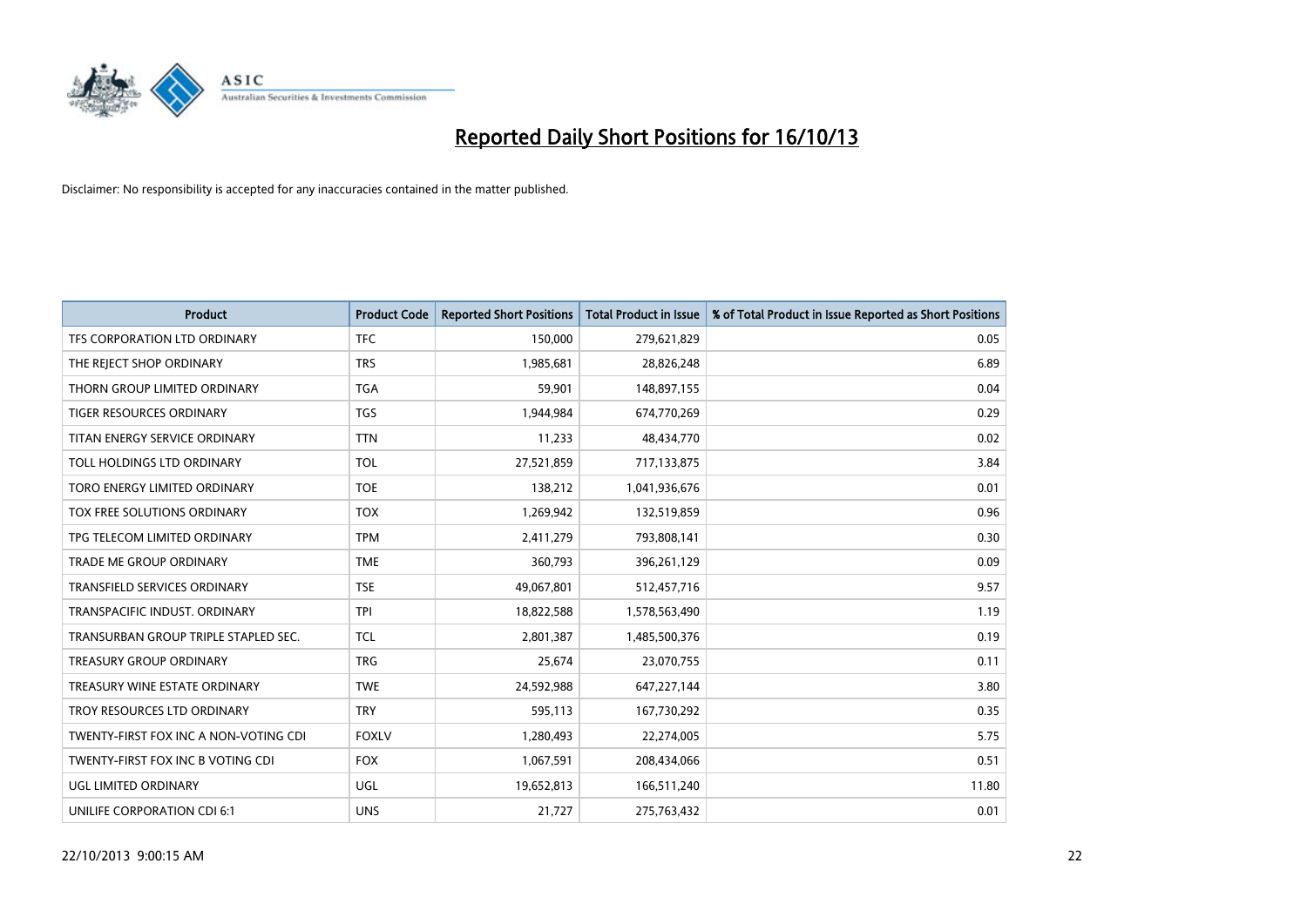

| <b>Product</b>                         | <b>Product Code</b> | <b>Reported Short Positions</b> | <b>Total Product in Issue</b> | % of Total Product in Issue Reported as Short Positions |
|----------------------------------------|---------------------|---------------------------------|-------------------------------|---------------------------------------------------------|
| <b>UXC LIMITED ORDINARY</b>            | <b>UXC</b>          | 96,339                          | 311,975,502                   | 0.03                                                    |
| <b>VENTURE MINERALS ORDINARY</b>       | <b>VMS</b>          | 184,978                         | 287,320,170                   | 0.06                                                    |
| <b>VILLAGE ROADSHOW LTD ORDINARY</b>   | <b>VRL</b>          | 467,370                         | 159,486,203                   | 0.29                                                    |
| VIRGIN AUS HLDG LTD ORDINARY           | <b>VAH</b>          | 151,051,911                     | 2,589,840,317                 | 5.83                                                    |
| <b>VIRTUS HEALTH LTD ORDINARY</b>      | <b>VRT</b>          | 112,607                         | 79,536,601                    | 0.14                                                    |
| <b>VISION EYE INSTITUTE ORDINARY</b>   | <b>VEI</b>          | 173,040                         | 160,657,741                   | 0.11                                                    |
| WATPAC LIMITED ORDINARY                | <b>WTP</b>          | 39,819                          | 184,332,526                   | 0.02                                                    |
| WEBJET LIMITED ORDINARY                | <b>WEB</b>          | 3,078,904                       | 79,397,959                    | 3.88                                                    |
| <b>WESFARMERS LIMITED ORDINARY</b>     | <b>WES</b>          | 29,410,146                      | 1,006,683,257                 | 2.92                                                    |
| WESFARMERS LIMITED PARTIALLY PROTECTED | <b>WESN</b>         | 178,372                         | 150,510,341                   | 0.12                                                    |
| WESTERN AREAS LTD ORDINARY             | <b>WSA</b>          | 20,910,126                      | 196,862,806                   | 10.62                                                   |
| WESTERN DESERT RES. ORDINARY           | <b>WDR</b>          | 3,831,172                       | 410,176,629                   | 0.93                                                    |
| WESTFIELD GROUP ORD/UNIT STAPLED SEC   | <b>WDC</b>          | 6,805,538                       | 2,168,299,076                 | 0.31                                                    |
| WESTFIELD RETAIL TST UNIT STAPLED      | <b>WRT</b>          | 12,556,911                      | 2,995,945,800                 | 0.42                                                    |
| <b>WESTPAC BANKING CORP ORDINARY</b>   | <b>WBC</b>          | 25,642,272                      | 3,109,048,309                 | 0.82                                                    |
| WHITE ENERGY COMPANY ORDINARY          | <b>WEC</b>          | 10,389                          | 322,974,494                   | 0.00                                                    |
| <b>WHITEHAVEN COAL ORDINARY</b>        | <b>WHC</b>          | 81,827,387                      | 1,025,692,710                 | 7.98                                                    |
| WIDE BAY AUST LTD ORDINARY             | <b>WBB</b>          | 28,856                          | 36,238,600                    | 0.08                                                    |
| WINDIMURRA VANADIUM ORDINARY           | <b>WVL</b>          | 20,461                          | 19,284,366                    | 0.11                                                    |
| WOODSIDE PETROLEUM ORDINARY            | <b>WPL</b>          | 2,482,017                       | 823,910,657                   | 0.30                                                    |